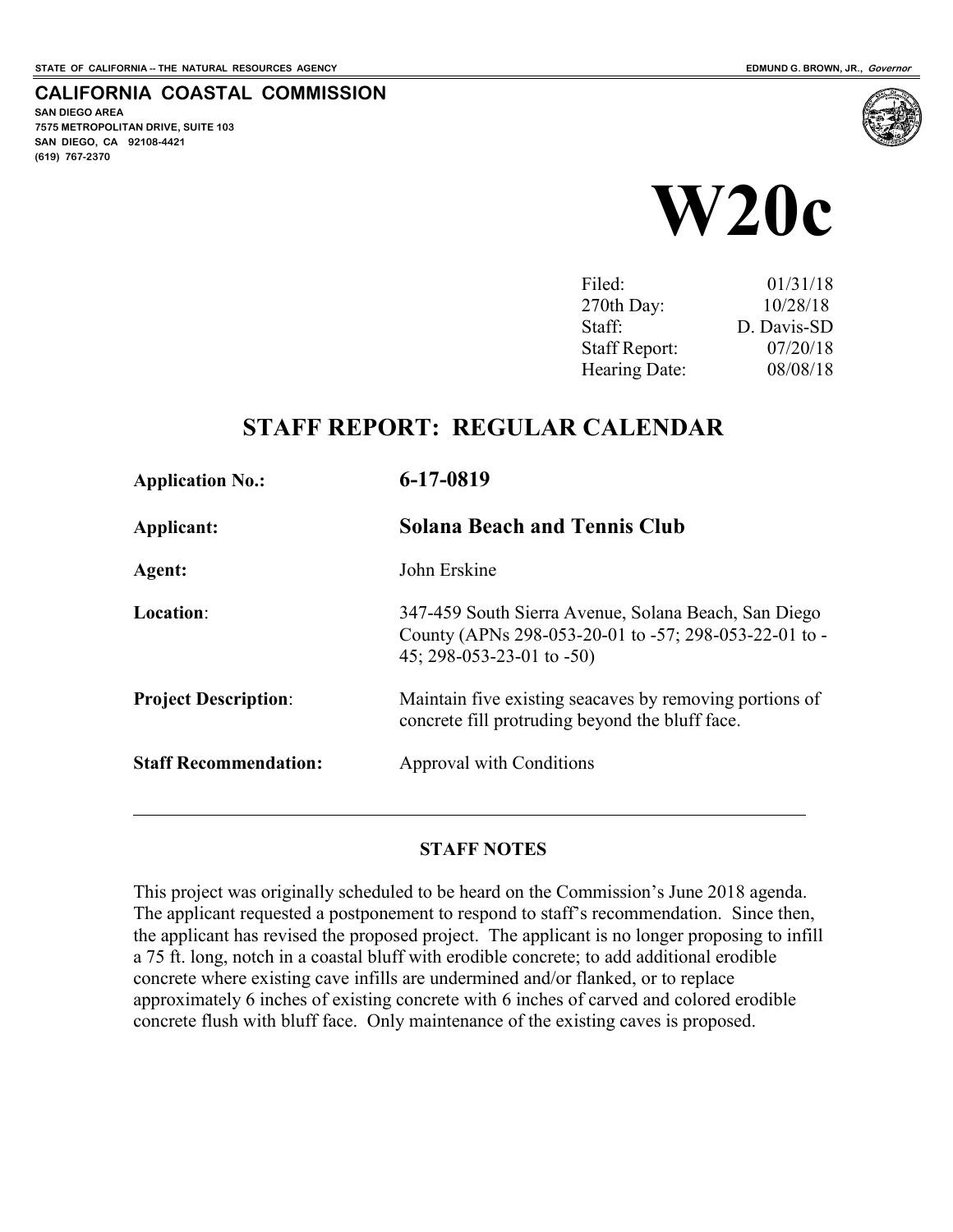#### **SUMMARY OF STAFF RECOMMENDATION**

The proposed project is located in the bluff face on a city-owned beach below an existing 152-unit condominium complex in the City of Solana Beach. The condominium complex was developed in the early 1970s and is in a hazardous location due to shoreline erosion, but is not at risk at this time.

The site currently contains five existing seacave infills on the public beach at the toe of the bluff which were constructed pursuant to a permit approved by the Commission in 1996 (CDP #6-96-102). The infills were filled with a concrete material that has not eroded at the same rate or manner as the surrounding natural bluffs, and as such, some of the concrete currently protrudes onto the beach. Special conditions on the original permit required ongoing monitoring and evaluation of the infills and that if any of the sea cave plugs was found to extend seaward of the face of the natural bluff by more than 6 inches in any location, the applicant must apply for a coastal development permit to correct this deficiency. The subject project would remove the protruding portions of the infills from the beach pursuant to the requirements of the original permit. No new concrete is proposed with the current application.

Because the existing cave infill material has not erode at the rate anticipated when the Commission approved the original fill, staff has discussed with the applicant whether some or all of the existing, non-erodible concrete in the caves could be removed and replaced with a different, more erodible concrete mixture. Although the original permit only requires that the concrete be removed when it extends more than 6 inches beyond the bluff face, removing the existing material would allow for the bluffs to erode more naturally, and lessen the need to continually maintain the seacaves. The Commission's engineer believes that all or some of the existing concrete could be removed and replaced without substantial risk to the bluffs. However, at this time, the applicants are not prepared to propose a plan that includes removal of more than the seaward 6 inches of infill. Nevertheless, the proposed project is consistent with the intent and terms of the original permit, and removal of the protruding portions of the infill will result in an improvement to public access, public recreation, and visual quality.

To assure that the seacave infills are maintained as to avoid encroachments onto the beach, special conditions require that the applicant submit and implement a comprehensive monitoring program to ensure that the seacave infills are not adversely impacting coastal resources. **Special Condition #2** requires annual monitoring reports, and **Special Condition #3** notifies the applicant that failure to provide the required monitoring reports per **Special Condition #2** shall constitute a violation of public access provisions of the Coastal Act.

Furthermore, because shoreline protection has impacts on public access, **Special Condition #3** notifies the applicant that failure to submit a monitoring report required pursuant to **Special Condition #2** (or the follow up coastal development permit or amendment), will constitute a violation of public access provisions of the Coastal Act and, thus, the applicant would be subject to civil penalties pursuant to Section 30821 of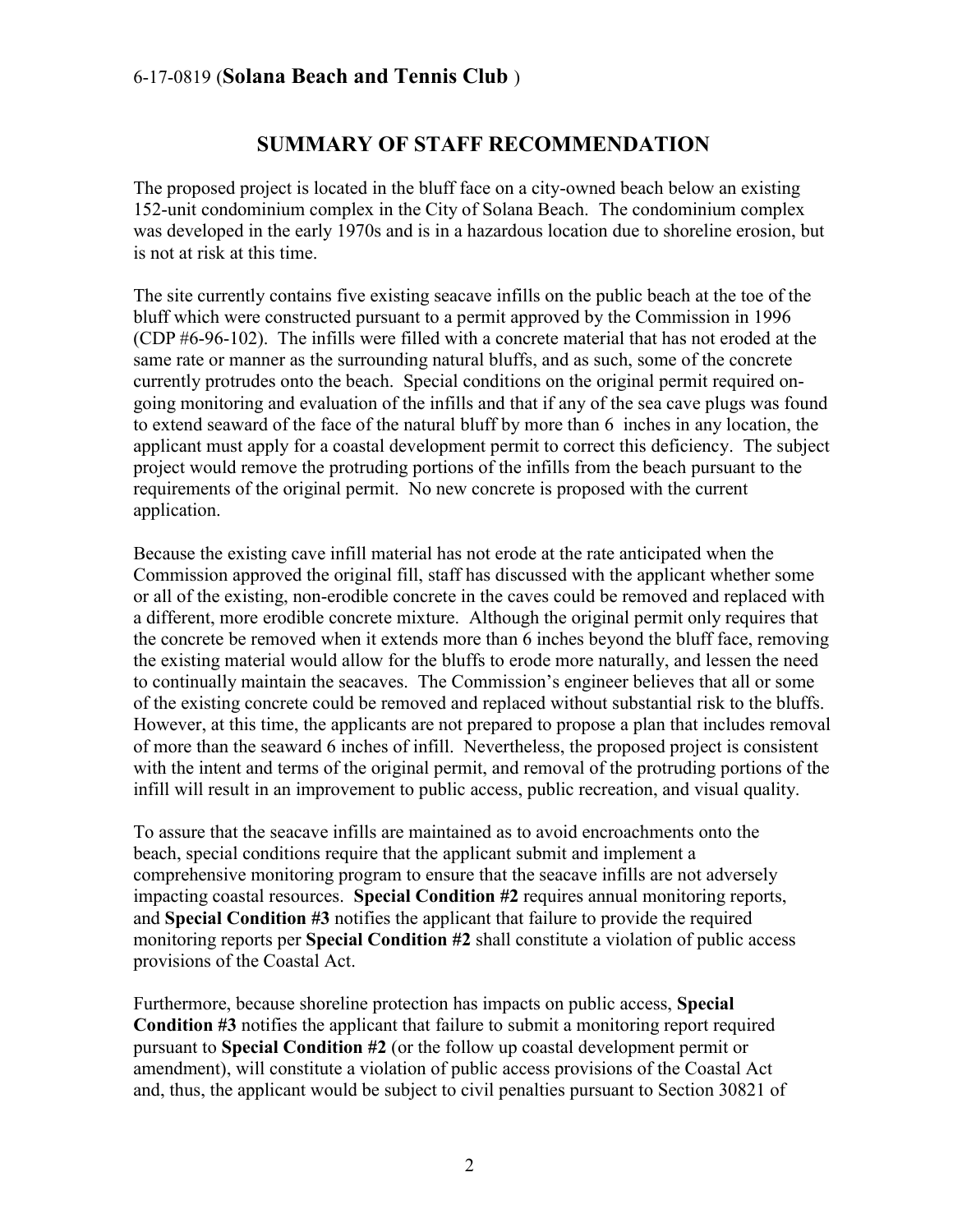the Coastal Act, commencing from the date of the deadline to submit a monitoring report.

If the material does not erode as anticipated, **Special Condition #7** requires that if any portion of the existing seacave infills encroaches greater than six inches seaward of the adjacent natural bluffs, that the property owner obtain a CDP amendment from the Commission to remove the excess fill or otherwise remedy the situation.

To ensure that the protruding concrete is resolved in a timely manner, **Special Condition #11** requires that the applicant satisfies **Special Condition #5** within 180 days and all other prior-to-issuance conditions of this permit within 60 days of Commission action, or within such additional time as the Executive Director may grant for good cause.

Commission staff recommends **approval** of coastal development permit application 6- 17-0819 as conditioned.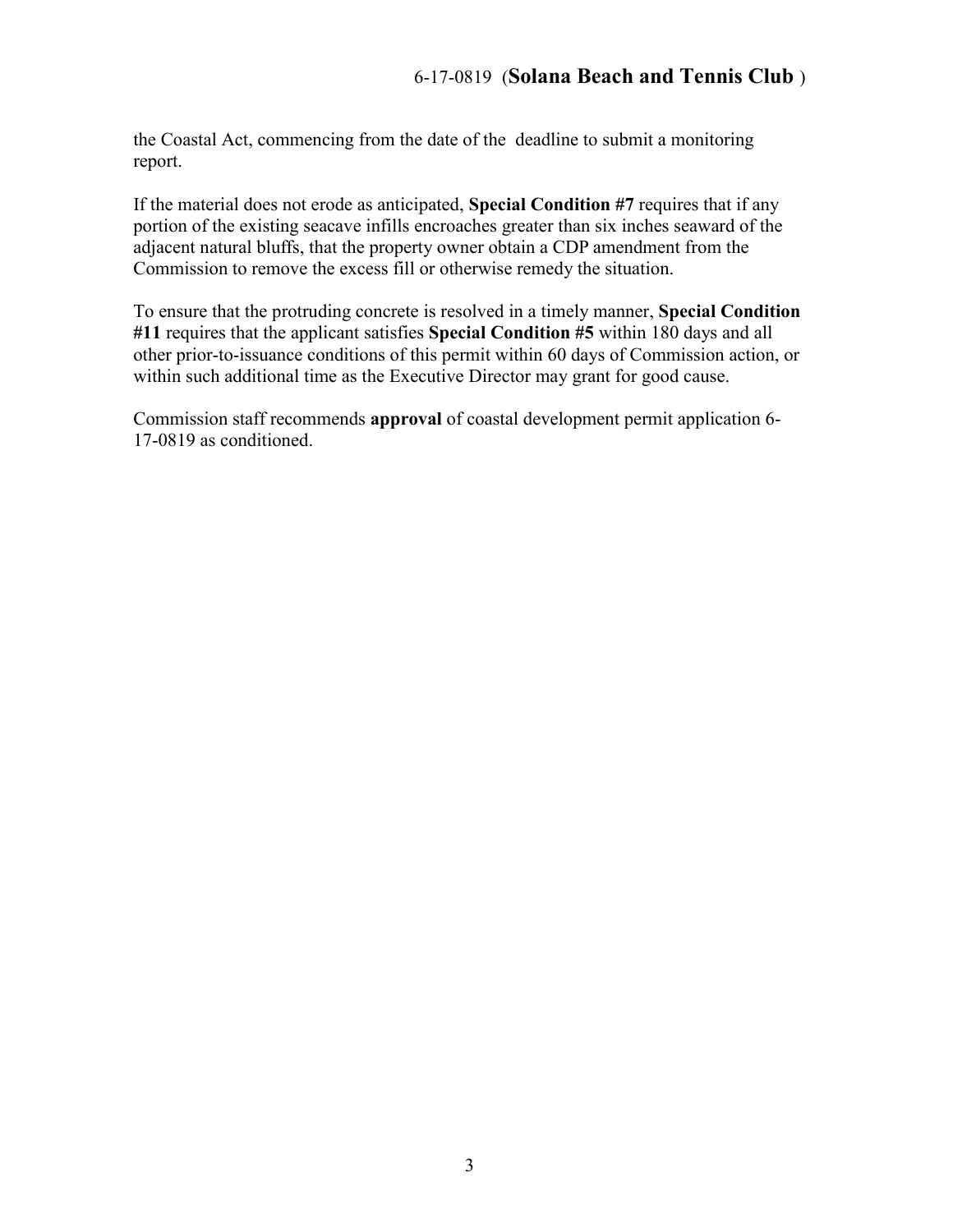# **TABLE OF CONTENTS**

| $\mathsf{A}$    |                                                                |  |
|-----------------|----------------------------------------------------------------|--|
| <b>B</b> .      |                                                                |  |
| $\mathcal{C}$ . |                                                                |  |
| D               |                                                                |  |
| Ε.              |                                                                |  |
| F.              |                                                                |  |
| G.              | CONSISTENCY WITH CALIFORNIA ENVIRONMENTAL QUALITY ACT (CEQA)26 |  |

# **APPENDICES**

[Appendix A – Substantive File Documents](#page-26-0)

# **EXHIBITS**

[Exhibit 1 – Project Vicinity](https://documents.coastal.ca.gov/reports/2018/8/W20c/W20c-8-2018-exhibits.pdf)  [Exhibit 2 – Project Location](https://documents.coastal.ca.gov/reports/2018/8/W20c/W20c-8-2018-exhibits.pdf)  [Exhibit 3 – Seacave Infills](https://documents.coastal.ca.gov/reports/2018/8/W20c/W20c-8-2018-exhibits.pdf)  [Exhibit 4 – CDP #6-96-102](https://documents.coastal.ca.gov/reports/2018/8/W20c/W20c-8-2018-exhibits.pdf)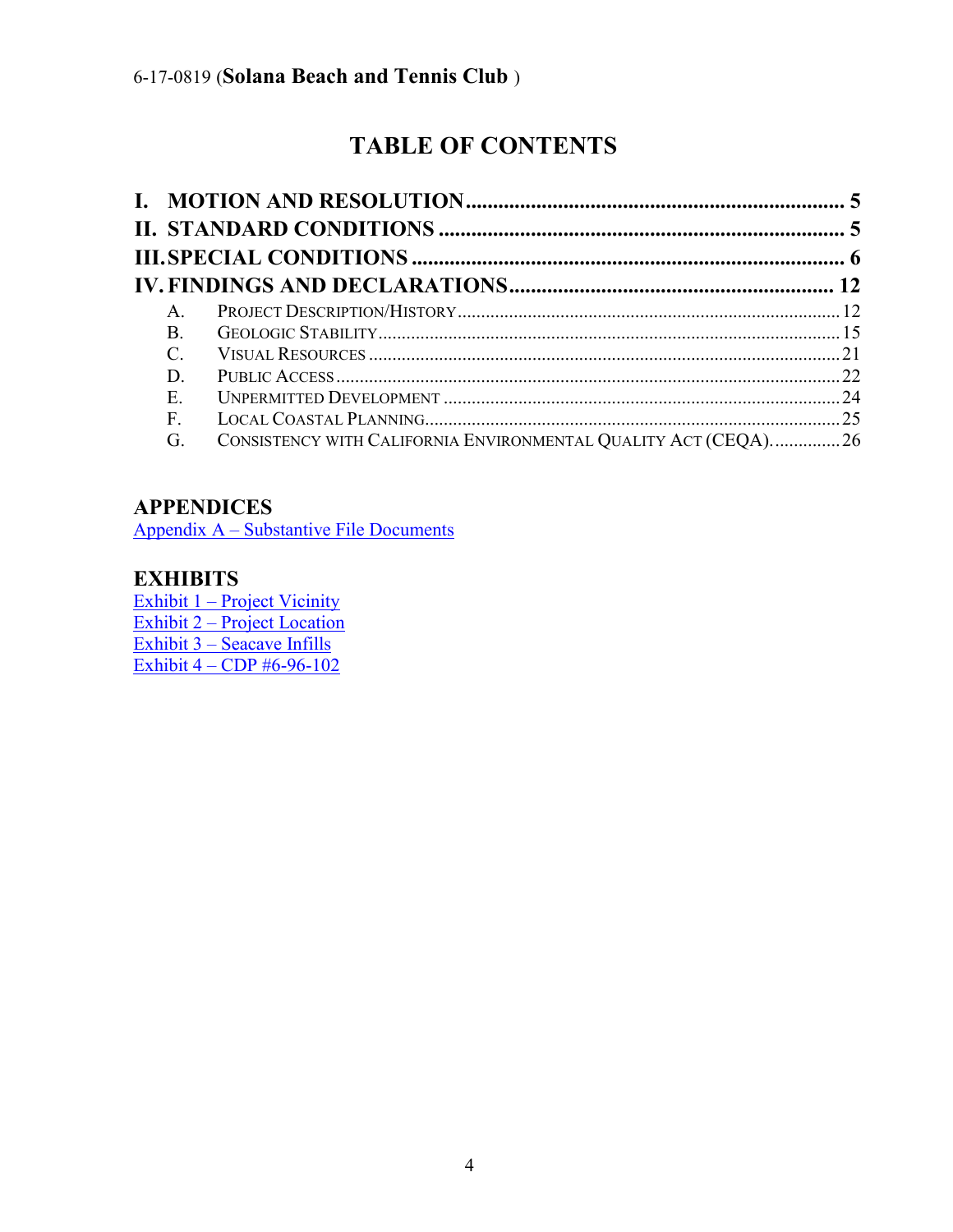# <span id="page-4-0"></span>**I. MOTION AND RESOLUTION**

#### **Motion:**

*I move that the Commission approve Coastal Development Permit Application No. 6-17-0819 subject to the conditions set forth in the staff recommendation.* 

Staff recommends a **YES** vote on the foregoing motion. Passage of this motion will result in conditional approval of the permit and adoption of the following resolution and findings. The motion passes only by affirmative vote of a majority of the Commissioners present.

#### **Resolution:**

*The Commission hereby approves coastal development permit 6-17-0819 and adopts the findings set forth below on grounds that the development as conditioned will be in conformity with the policies of Chapter 3 of the Coastal Act and will not prejudice the ability of the local government having jurisdiction over the area to prepare a Local Coastal Program conforming to the provisions of Chapter 3. Approval of the permit complies with the California Environmental Quality Act because either 1) feasible mitigation measures and/or alternatives have been incorporated to substantially lessen any significant adverse effects of the development on the environment, or 2) there are no further feasible mitigation measures or alternatives that would substantially lessen any significant adverse impacts of the development on the environment.* 

# <span id="page-4-1"></span>**II. STANDARD CONDITIONS**

This permit is granted subject to the following standard conditions:

- 1. **Notice of Receipt and Acknowledgment**. The permit is not valid and development shall not commence until a copy of the permit, signed by the permittee or authorized agent, acknowledging receipt of the permit and acceptance of the terms and conditions, is returned to the Commission office.
- 2. **Expiration.** If development has not commenced, the permit will expire two years from the date on which the Commission voted on the application. Development shall be pursued in a diligent manner and completed in a reasonable period of time. Application for extension of the permit must be made prior to the expiration date.
- 3. **Interpretation.** Any questions of intent of interpretation of any condition will be resolved by the Executive Director or the Commission.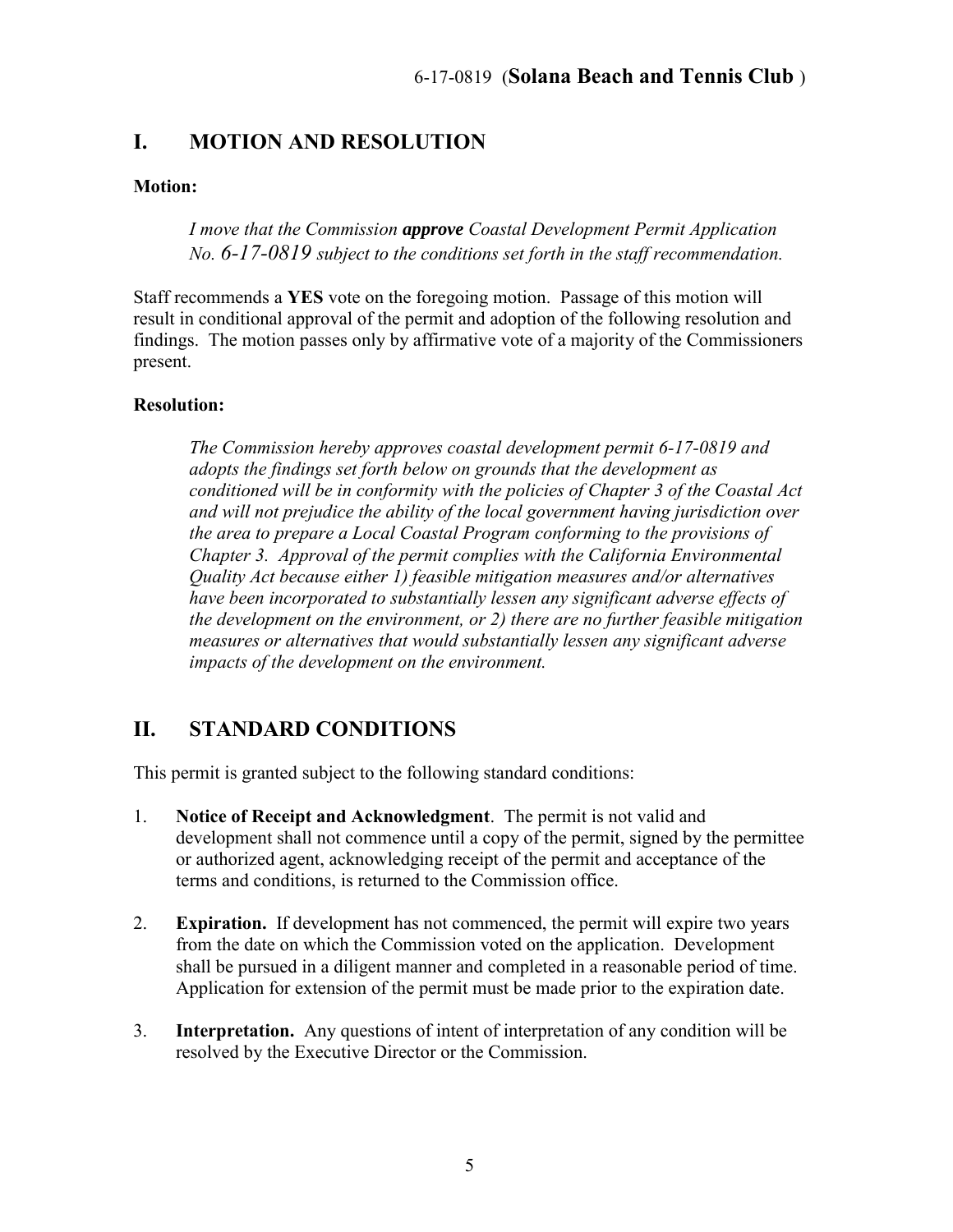- 4. **Assignment.** The permit may be assigned to any qualified person, provided assignee files with the Commission an affidavit accepting all terms and conditions of the permit.
- 5. **Terms and Conditions Run with the Land.** These terms and conditions shall be perpetual, and it is the intention of the Commission and the permittee to bind all future owners and possessors of the subject property to the terms and conditions.

# <span id="page-5-0"></span>**III. SPECIAL CONDITIONS**

This permit is granted subject to the following special conditions:

- 1. **Revised Final Plans.**
	- (a) **PRIOR TO ISSUANCE OF THE COASTAL DEVELOPMENT**

**PERMIT**, the applicant shall submit for the review and written approval of the Executive Director, revised final plans approved by the City of Solana Beach that are in substantial conformance with the plans prepared by TerraCosta Consulting Group dated 12/31/17 except that they shall comply with the following:

- i. Sufficient detail showing the dimensions and profile of each seacave infill.
- ii. The plans shall include the length of each protruding seacave infill measured from the dripline to the furthest seaward extent of the infill.
- iii. All references to the placement of new erodible concrete, the composition of the erodible concrete mixture, and inspection/testing procedures for new erodible concrete shall be removed.
- iv. Plans should include the step-by-step process for removing the protruding seacave infills using the proposed expandable injection method.
- v. During construction of the approved development, disturbances to sand and intertidal areas shall be minimized to the maximum extent feasible. All excavated beach sand shall be re-deposited on the beach. Local sand, cobbles or shoreline rocks shall not be used for backfill or for any other purpose as construction material.
- vi. The seacave infills shall conform as closely as possible to the natural contours of the bluff, and shall not protrude beyond the existing "dripline" (a parallel line extending down the face of the bluff to the beach) or the stringline of the adjacent natural bluff on either side of each infill.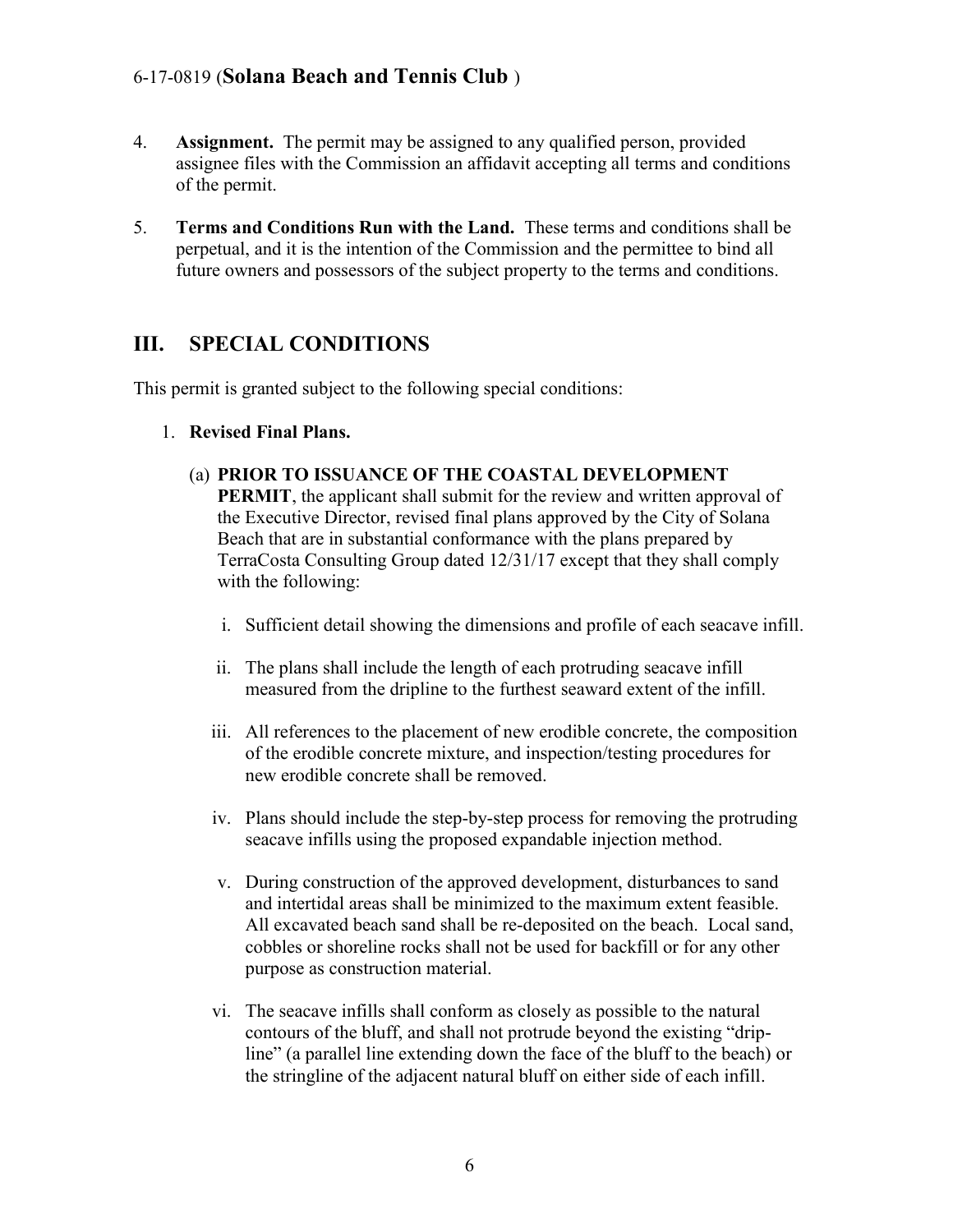(b) The permittee shall undertake the development in accordance with the approved plans. Any proposed changes to the approved plans shall be reported to the Executive Director. No changes to the plans shall occur without a Coastal Commission approved coastal development permit unless the Executive Director determines that no amendment is legally required.

#### 2. **Monitoring Program.**

- (a) **PRIOR TO ISSUANCE OF THE COASTAL DEVELOPMENT PERMIT**, the applicant shall submit to the Executive Director for review and written approval, a monitoring plan prepared by a registered civil or geotechnical engineer for the existing and seacave infills on the subject site which shall incorporate the following:
	- i. Current measurements of the distance between the condominiums and the bluff edge (as defined by Section 13577, Title 14 of the California Code of Regulations), and provisions for these measurements to be taken annually after completion of construction for the life of the project. The locations for these measurements shall be identified through permanent markers, benchmarks, survey position, written description, or other approved methods so that annual measurements can be taken at the same bluff location and comparisons between years can provide information on bluff retreat.
	- ii. Provisions for establishing any differential retreat between the natural bluff face and each of the seacaves by measuring both ends of the seacaves and at 20-foot intervals (maximum) along the top of the seacave face and the bluff face intersection, annually after completion of construction, for the life of the project. The condition of the seacave should be documented through photography. The program shall describe the method by which such measurements shall be taken.
	- iii. Provisions for the annual measurement of the erosion of the proposed erodible concrete infill. The program shall describe the method by which such measurements shall be taken.
	- iv. Provisions for submittal of a report to the Executive Director of the Coastal Commission on June  $1<sup>st</sup>$  every two years, for a six-year period beginning after completion of construction and every 3 years thereafter for the life of the project. Additional reports shall be submitted by March 31 of the year after which any of the following events occur:
		- 1. A 20-year storm event,
		- 2. An "El Niño" storm event, or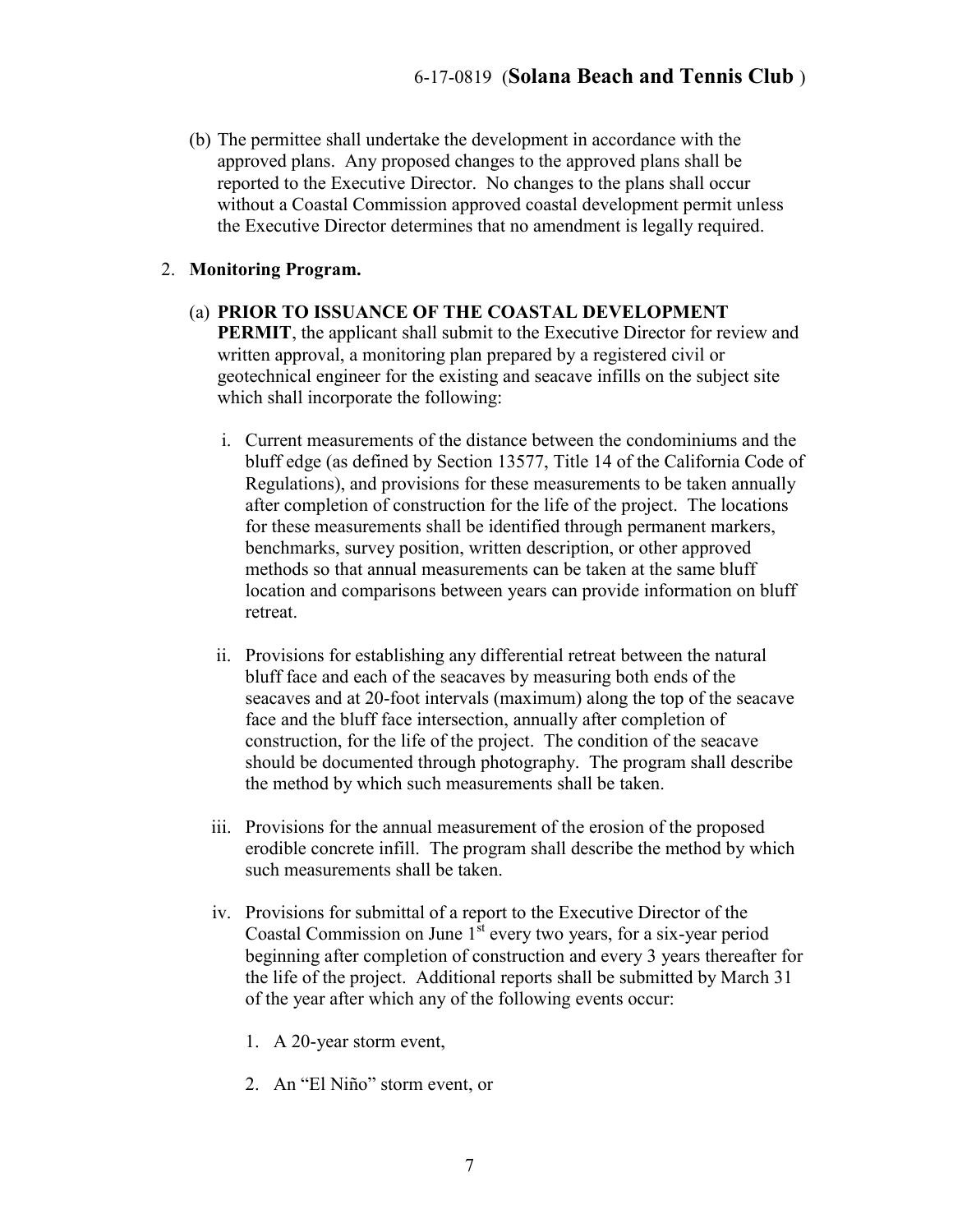- 3. A major tectonic event of magnitude 5.5 or greater affecting San Diego County.
- v. Each report shall be prepared by a registered civil or geotechnical engineer. The report shall contain the measurements and evaluation required in sections i, ii, and iii of this Special Condition. The report shall also summarize all measurements and provide analysis of trends, annual retreat or rate of retreat, and the stability of the overall bluff face, including the upper bluff area, and the stability of the seacave infills on the natural bluff, and shall include suggestions that do not involve the construction of structures on the face of the bluff for correcting any problems. In addition, each report shall contain recommendations, if any, for necessary maintenance, repair, changes or modifications to the project. If any portion of the existing or proposed seacave infills is found to extend seaward of the 'drip line' of the natural bluff by more than six (6) inches in any location, the report shall include alternatives and recommendations to remove or otherwise remedy this condition such that no seaward extension of the infill will remain.
- vi. Special Condition #2 of CDP #6-96-102 may be satisfied through compliance of this condition.
- (b) The permittee shall undertake monitoring in accordance with the approved monitoring program. Any proposed changes to the approved monitoring program shall be reported to the Executive Director. No changes to the monitoring program shall occur without a Coastal Commission approved amendment to this coastal development permit unless the Executive Director determines that no amendment is legally required.

#### **3. Monitoring and Follow-Up Permit.**

- (a) **PRIOR TO ISSUANCE OF THE COASTAL DEVELOPMENT PERMIT**, the applicant shall submit to the Executive Director for review and written approval, an agreement executed on behalf of themselves and all successors and assigns to submit the following future new permit applications or permit amendment applications as required below:
	- i. Within three months of submission of the monitoring report required in Special Condition #2, the permittee shall apply for a coastal development permit amendment for any necessary maintenance, repair, changes or modifications to the project recommended by the monitoring report that requires a coastal development permit or amendment.
	- ii. Failure to submit a monitoring report as required pursuant to Special Condition #2, or failure to submit a follow up coastal development permit or amendment as required by subsection (a)(ii) of this Special Condition, shall constitute a violation of public access provisions of the Coastal Act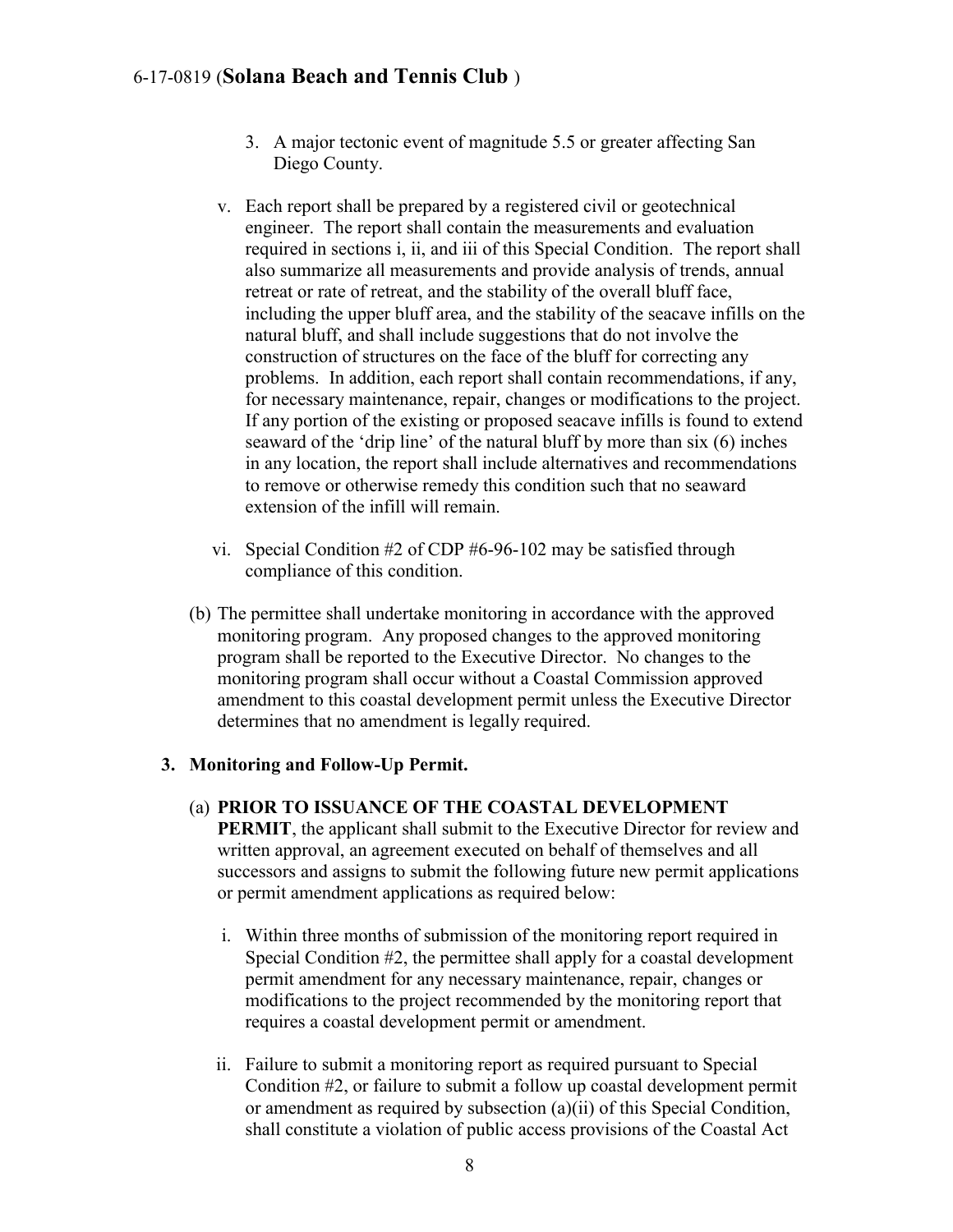and, thus, the permittee will be subject to civil penalties pursuant to Section 30821 of the Coastal Act. Penalties shall accrue commencing from the date a deadline to submit a monitoring report pursuant to Special Condition #2 is not met, or from the date a follow up coastal development permit or amendment application is due, unless additional time is granted by the Executive Director for good cause. Any request for additional time must be submitted to the Executive Director at least ten days before the deadline, and approved in writing by the Executive Director.

(b) The permittee shall undertake monitoring in accordance with the approved monitoring program. Any proposed changes to the approved monitoring program shall be reported to the Executive Director. No changes to the monitoring program shall occur without a Coastal Commission approved amendment to this coastal development permit unless the Executive Director determines that no amendment is legally required.

#### 4. **Storage and Staging Areas/Access Corridors.**

#### (a) **PRIOR TO ISSUANCE OF THIS COASTAL DEVELOPMENT**

**PERMIT**, the applicant shall submit to the Executive Director for review and written approval, final plans indicating the location of access corridors to the construction site and staging areas. The final plans shall indicate that:

- i. No overnight storage of equipment or materials shall occur on the sandy beach or at the Fletcher Cove Parking Lot, and the use of other public parking spaces shall be minimized. During the construction stages of the project, the permittee shall not store any construction materials or waste where it will be or could potentially be subject to wave erosion and dispersion. In addition, no machinery shall be placed, stored or otherwise located in the intertidal zone at any time, except for the minimum necessary to construct the seacave infills. Construction equipment shall not be washed on the beach or in the Fletcher Cove parking lot.
- ii. Access corridors shall be located in a manner that has the least impact on public access to and along the shoreline.
- iii. No work shall occur on the beach on weekends, holidays or from Memorial Day weekend to Labor Day of any year.
- iv. The applicant shall submit evidence that the approved plans and plan notes have been incorporated into construction bid documents. The applicant shall remove all construction materials/equipment from the staging site and restore the staging site to its prior-to-construction condition within 24 hours following completion of the development.
- (b) The permittee shall undertake the development in accordance with the approved final plans. Any proposed changes to the approved final plans shall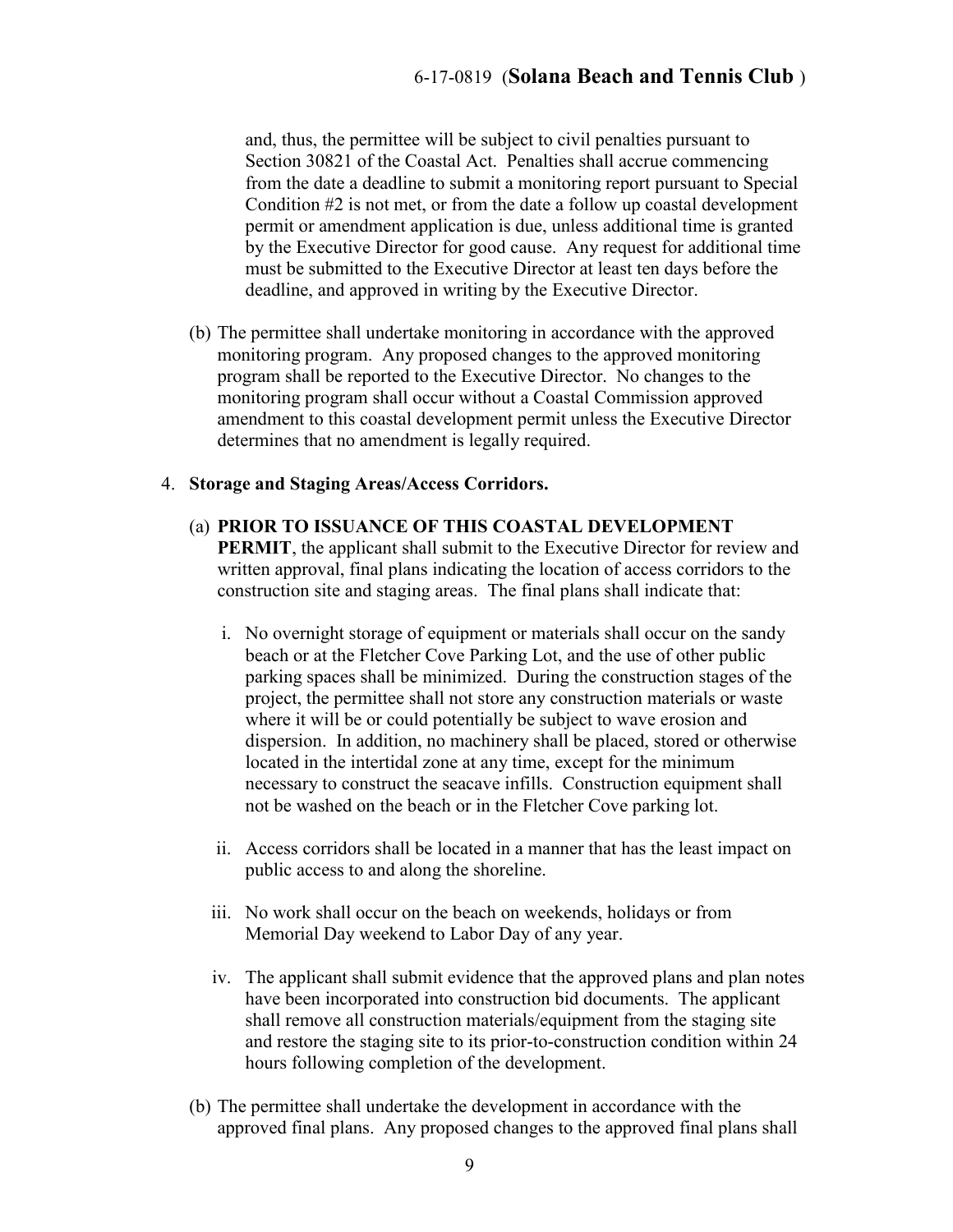be reported to the Executive Director. No changes to the final plans shall occur without a Coastal Commission approved amendment to this coastal development permit unless the Executive Director determines that no amendment is legally required.

#### 5. **Deed Restriction/CC&R's Modification.**

- (a) **PRIOR TO ISSUANCE OF THIS COASTAL DEVELOPMENT PERMIT,** applicant Solana Beach and Tennis Club, on behalf of the Homeowners' Association (HOA) at 347-459 South Sierra Avenue, Solana Beach, San Diego County, shall do one of the following:
	- i. Submit to the Executive Director for review and approval documentation demonstrating that the applicant has executed and recorded a deed restriction in a manner that will cause said deed restriction to appear on the title to the individual condominium units, and otherwise in a form and content acceptable to the Executive Director: (1) indicating that, pursuant to this permit, the California Coastal Commission has authorized development on the subject property, subject to terms and conditions that restrict the use and enjoyment of that property; and (2) imposing the Special Conditions of this permit, as they apply to the HOA, as covenants, conditions and restrictions on the use and enjoyment of the individual condominium units. The deed restriction shall include a legal description of the entire parcel or parcels against which it is recorded. The deed restriction shall also indicate that, in the event of an extinguishment or termination of the deed restriction for any reason, the terms and conditions of this permit shall continue to restrict the use and enjoyment of the subject property so long as either this permit or the development it authorizes, or any part, modification, or amendment thereof, remains in existence on or with respect to the subject property, or
	- ii. Modify the condominium association's Declaration of Restrictions or CC&Rs, as applicable, in a form and content acceptable to the Executive Director, to reflect the obligations imposed on the homeowners' association by the conditions of CDP #6-17-0819. This addition to the CC&Rs may not be removed or changed without a Coastal Commissionapproved amendment to this coastal development permit.
- 6. **As-Built Plans.** Within 60 days following completion of the project, the permittee shall submit certification by a registered civil engineer, acceptable to the Executive Director, verifying the seacave infill maintenance has been implemented in conformance with the approved plans for the project.
- 7. **Future Maintenance/Debris Removal.** The permittee shall remove all debris deposited on the beach or in the water as a result of the maintenance of the seacave infills. The permittee shall also remove all debris deposited on the beach or in the water as a result of failure or damage to the shoreline protective device in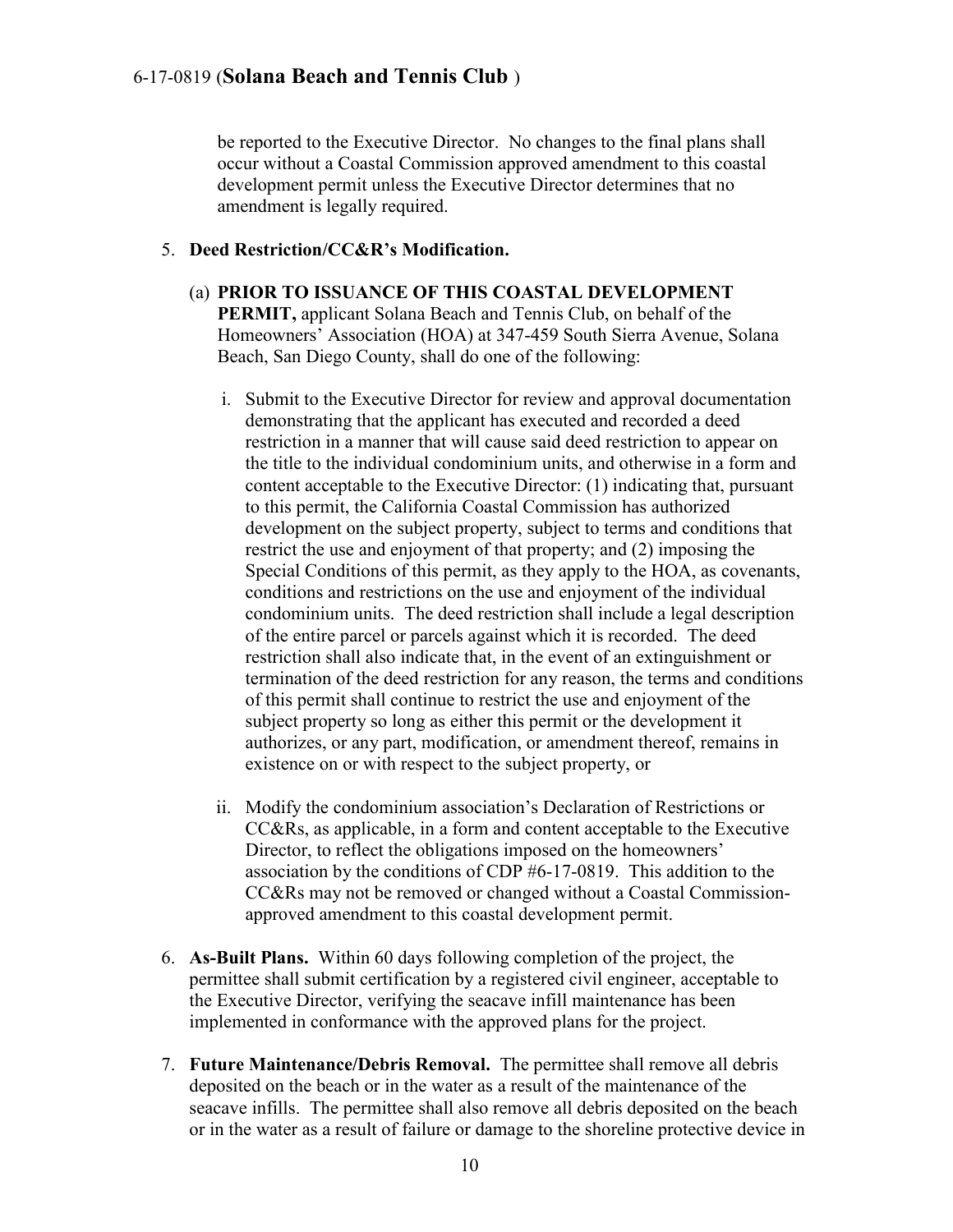the future. Maintenance of the seacave infills shall include, at a minimum, maintaining its color, texture, and integrity. Any change in the design of the project or future additions/reinforcement of the seacave infill beyond minor regrouting or other exempt maintenance as allowed by Section 13252, Title 14, of the California Code of Regulations, will require a coastal development permit or amendment. However, in all cases, if, after inspection, it is apparent that repair and maintenance is necessary, the permittee shall contact the Commission's San Diego office to determine whether a permit or amendment is necessary, and shall subsequently apply for a coastal development permit or amendment for the required maintenance. If at any time after project completion, any portion of the seacave infills are found to extend seaward of the face of the natural bluff by more than six inches in any location, the permittee shall obtain and implement a coastal development permit or amendment to remove or remedy the excess infill such that no portion of the infill remains seaward of the drip line between the adjacent natural bluff on either end of the infill.

- 8. **Assumption of Risk.** By acceptance of this permit, the applicant acknowledges and agrees (1) that the site may be subject to extraordinary hazards from wave action, bluff collapse and erosion; (2) to assume the risks to the applicant and the property that is the subject of this permit of injury and damage from such hazards in connection with this permitted development; (3) to unconditionally waive any claim of damage or liability against the Commission, its officers, agents, and employees for injury or damage from such hazards; and (4) to indemnify and hold harmless the Commission, its officers, agents, and employees with respect to the Commission's approval of the project against any and all liability, claims, demands, damages, costs (including costs and fees incurred in defense of such claims), expenses, and amounts paid in settlement arising from any injury or damage due to such hazards.
- 9. **Public Rights.** The Coastal Commission's approval of this permit shall not constitute a waiver of any public rights that exist or may exist on the property. The permittee shall not use this permit as evidence of a waiver of any public rights that exist or may exist on the property.
- 10. **Reliance on Permitted Armoring.** No future development that is not otherwise exempt from coastal development permit requirements, or redevelopment of the existing principal structures on the bluff top properties governed by this permit, shall rely on the permitted bluff retention devices (existing seacave infills) to establish geologic stability or protection from hazards. Such future development and redevelopment on the site shall be sited and designed to be safe without reliance on shoreline armoring. As used in these conditions, "redeveloped" or "redevelopment" is as defined by the Solana Beach Land Use Plan, as certified by the Commission in August 2014 in the policy defining Bluff Top Redevelopment, which is hereby incorporated by reference.
- 11. **Condition Compliance.** Within 180 days of Commission action on this coastal development permit, or within such additional time as the Executive Director may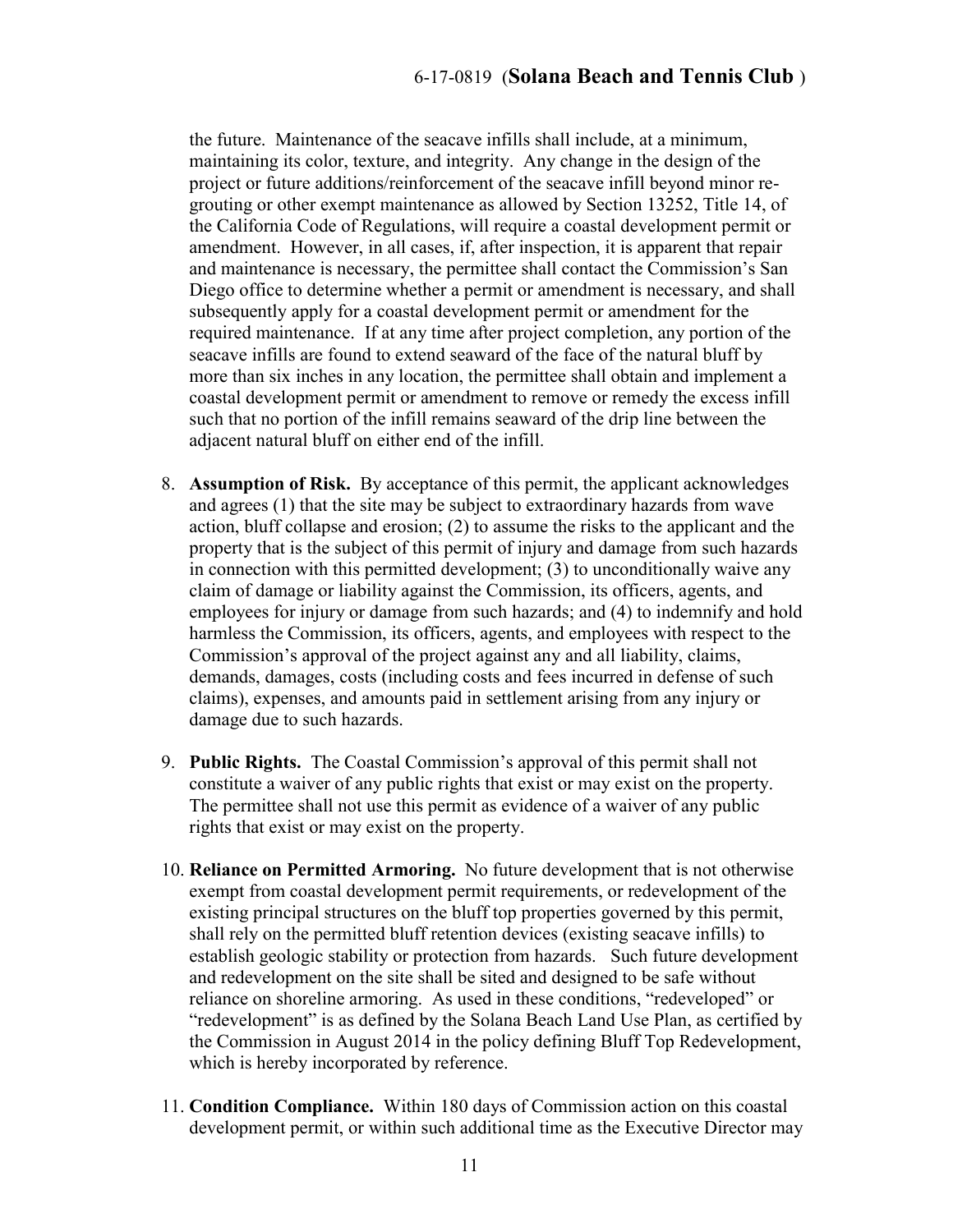grant for good cause, the applicant shall satisfy all requirements specified in Special Condition #5 of this permit. Within 60 days of Commission action on this coastal development permit, or within such additional time as the Executive Director may grant for good cause, the applicant shall satisfy all requirements specified in the conditions hereto, with the exception of Special Condition #5, that the applicant is required to satisfy prior to issuance of this permit. Failure to comply with this requirement may result in the institution of enforcement action under the provision of Chapter 9 of the Coastal Act.

# <span id="page-11-0"></span>**IV. FINDINGS AND DECLARATIONS**

#### <span id="page-11-1"></span>**A. PROJECT DESCRIPTION/HISTORY**

The proposed project is maintenance and repair of five existing seacave concrete infills approved by the Commission in 1996 (CDP #6-96-102). The five infills are located on the coastal bluffs below the Solana Beach and Tennis Club, an existing 152-unit, multistory condominium complex in the City of Solana Beach [\(see Exhibit #2\)](https://documents.coastal.ca.gov/reports/2018/8/W20c/W20c-8-2018-exhibits.pdf). The site was developed in the early 1970s, prior to passage of the Coastal Act. Currently, the closest portions of the condominium buildings are approximately 15.2 feet from the bluff edge. The bluffs are owned by the condominium homeowners association and there is an existing easement for public recreational use located from the mean high tide line to approximately the toe of the bluff, which was accepted by the County of San Diego in 1972. The site is located approximately 0.3 miles from Fletcher Cove, the main coastal access point in Solana Beach.

The five existing infills cover approximately 250 square feet of the bluff face below the condominium complex. The concrete filled caves range in height from 3 to 11 feet and range in depth from  $4\frac{1}{2}$  to 24 feet. Since the caves were filled, on-going erosion of the natural bluff face has resulted in various portions of the concrete infill extending beyond the face of the bluff and encroaching onto the sandy beach. As proposed, any portion of the infill that protrudes more than 6 inches beyond the face of the bluff will be removed. Work will consist of excavation of any sand covering the infill down to the bedrock shore platform. Two-inch-diameter holes, 12-inch deep on center, will be drilled into the infill, parallel to the surrounding natural bluff face, below or slightly landward of the existing drip line. A water-based expansive mortar product will be poured into the drilled holes. As the mortar cures, it will expand and split the infill along the line of 2-inch diameter holes. Minor hand-trimming will be performed to sand down the jagged edges of the infill and the beach sand will be replaced. All infill fragments will be hauled off-site.

The Commission certified the City's Land Use Plan (LUP) in 2012; however, the City of Solana Beach does not yet have an implementation plan; thus, the LCP is not fully certified. Therefore, the Chapter 3 policies of the Coastal Act are the standard of review, with the City's certified LUP used as guidance.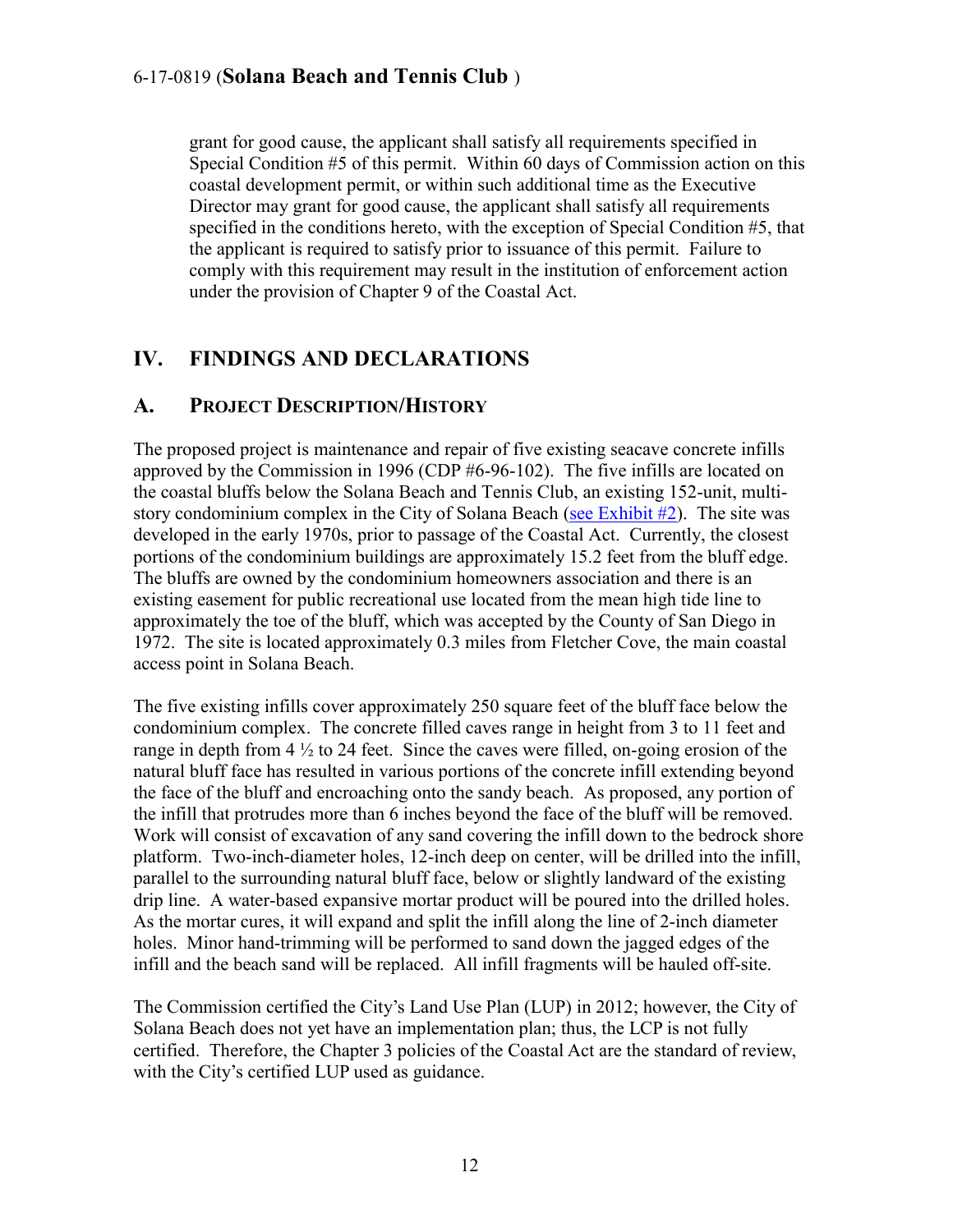#### **Site History:**

The five existing seacave infills on the subject site were originally approved by the Commission on November 12, 1996 (Ref: CDP #6-96-102/Solana Beach & Tennis Club). The Commission found at that time that the existing condominium development "would probably not be immediately imperiled in the event of slope failure on the site," but that the "caves, cracks, fissures, and joints within the exposed bedrock units will eventually enlarge and threaten the stability of the bluffs, and that plugging and filling of the sea caves is necessary to protect dwelling units on top of the bluff threatened by the collapse of the caves." The Commission determined that failure to fill the sea caves would perpetuate the risk of future bluff failures that could threaten the existing buildings.

The existing seacave infill construction consisted of a 12-inch thick cast-in-place or precast soil/cement mix facing embedded a minimum of one foot into the bedrock at the base of the bluff. The area behind the facing was backfilled with an air-blown soil/cement mixture, and the facing was anchored to this mixture with 18-inch long reinforcing bars. The sea cave plugging and filling procedure was designed with a leaner soil-cement mix on the external facade and a stronger mix internally. This process was intended to allow the erosion of the plugs to match the rate of natural erosion of the adjacent bluff at least until the stronger material was exposed. The external facade was then colored and textured to match the natural bluff.

Special conditions on the project required on-going monitoring and evaluation of the infills and that if, contrary to the expected performance of the fill material, any of the sea cave plugs was found to extend seaward of the face of the natural bluff by more than 6 inches in any location, the applicant apply for a coastal development permit to correct this deficiency [\(see Exhibit #4\)](https://documents.coastal.ca.gov/reports/2018/8/W20c/W20c-8-2018-exhibits.pdf). The current project is intended to fulfill this condition.

Portions of the concrete infills have not eroded at the same rate as the adjacent natural bluffs. A geotechnical report, dated January 30, 2018, provides an analysis of the performance of the existing 'leaner soil-cement mix' concrete infills:

*"We have observed that marine erosion is starting to flank the side and bottom edge of the concrete infills at the base of the sea cliff. . . . This erosion will continue to grow as wave forces erode the lower sea cliff. The erosion has resulted in concrete infill edges that protrude beyond the face of the sea cliff. These protrusions have become unsightly and likely contribute to accelerated erosion of the sea cliff immediately adjacent to the infill by trapping wave energy. As these notches enlarge adjacent the existing infills, blockfall failures will eventually jeopardize the bluff-top improvements."* 

The applicant does not provide an explanation of why the infills have retreated at a slower pace in the 2018 geotechnical report but does acknowledge that in monitoring reports prepared by Vinje & Middleton Engineering, Inc., from 1998 to 2005, little erosion of the infills was noted. In an amendment request to the original permit approving the construction of the five seacave infills, the applicant stated that the reason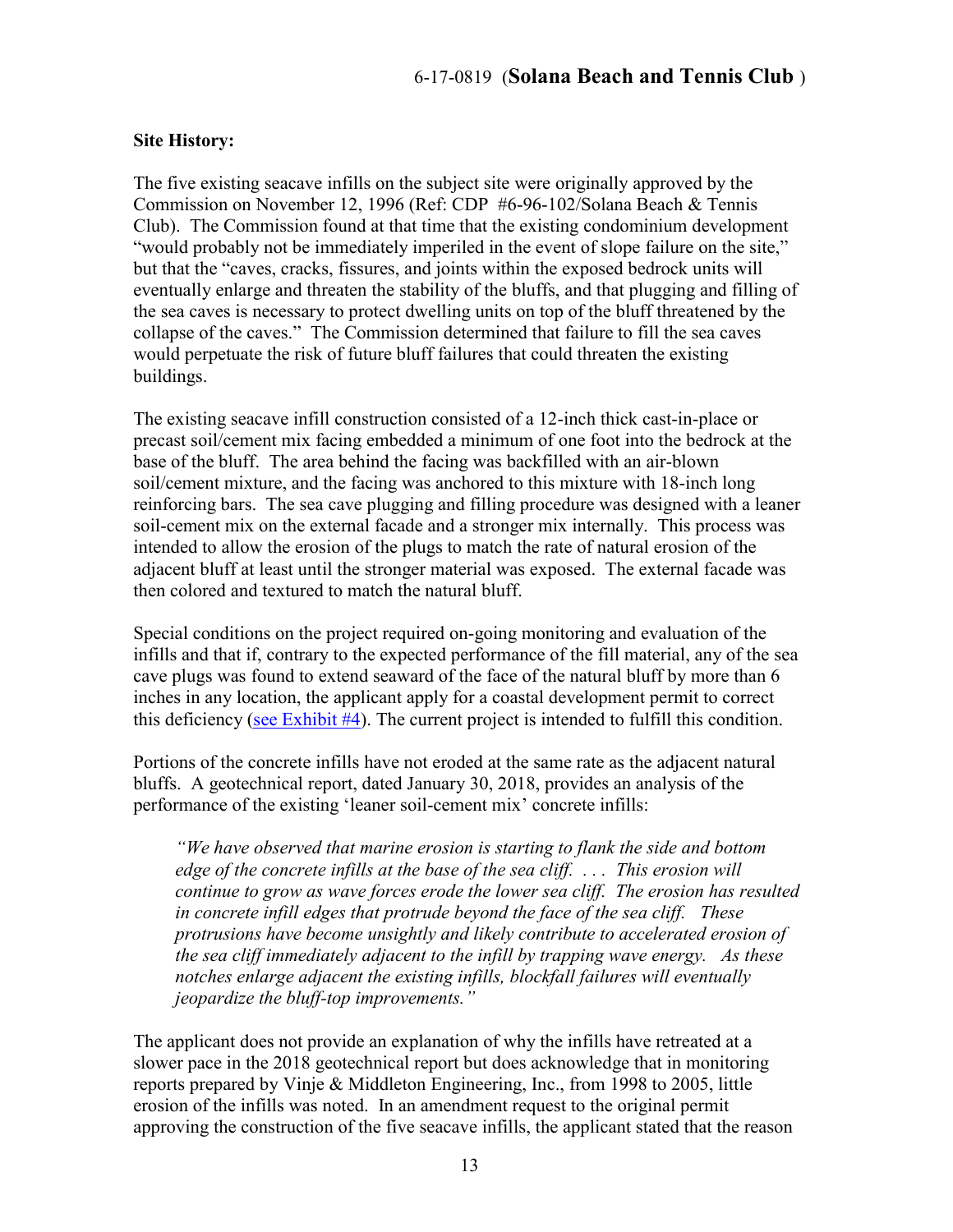why the infills have retreated at a slower pace than the natural Torrey Sandstone bluff material at the subject site is because:

"*. . .the Torrey Sandstone has widely ranging strengths at any given location. Concrete, erodible or otherwise, has a relatively uniform strength. In areas where the formation is locally weaker than the infill, differential erosion will occur. In areas where the infill and formation have similar strength properties, erosion will be similar. . .* (Ref: TerraCosta Letter dated June 25, 2014)."

The applicant has stated that the properties of the concrete mix used in 1996 were stronger and less erodible than the material used in subsequent projects. However, the infills at the subject site have protruded onto the beach by more than 6 inches for at least 5 years now, and there have been several proposals by the applicant to address the encroachments. As described below under section B. Geologic Stability, not all of the required monitoring reports were submitted as required by the original permit. Monitoring reports were resumed when it was apparent that the infill was protruding by more than 6 inches beyond the bluff face, and thus, it is likely that the first application to remove the encroachment should have been submitted for Commission review earlier than it was.

This project was approved by the City of Solana Beach in 2013 (Ref: Resolution 2013- 039 approved April 24, 2013). The applicant then applied to the Commission for a CDP (CDP 6-96-102-A1). However, after discussions with Commission staff, in 2014, the applicant modified the project proposal to include filling a 75-foot long notch in the coastal bluff and to remove more of the portions of existing infill located seaward of the bluff face. As a result of the modified project proposal, the City alerted the applicant that a new City Resolution would be required. The applicant withdrew CDP 6-96-102-A1 in 2015 in order to obtain a new City Resolution (Ref: Resolution 2015-094 approved August 25, 2015), and applied for a new CDP amendment in 2015 to infill the 75-foot long notch and maintain and repair the existing infills including removal of protruding concrete edges, additional concrete infilling where undermining and flanking of the infill had occurred, and installation of carved and colored erodible concrete on the face of the existing infills (6-96-102-A2). However, in January 2016, the Commission denied the permit amendment due to a lack of sufficient evidence that the proposed erodible concrete would be correctly constructed and would have compression strength comparable to the adjacent natural bluffs.

In January 2018, the applicants applied for the subject permit. Originally, the proposed project included infilling a 75 ft. long, 3-6 ft. high, 1-4 ft. deep, 370 sq. ft. notch in a coastal bluff with erodible concrete and maintaining the five existing seacaves including removal of concrete protruding beyond the bluff face, adding additional erodible concrete where existing infills are undermined and/or flanked, and replacing approximately 6 inches of existing concrete with 6 inches of carved and colored erodible concrete flush with bluff face. The project was originally scheduled to be heard on the Commission's June 2018 agenda, but the applicant requested a postponement to respond to staff's recommendation.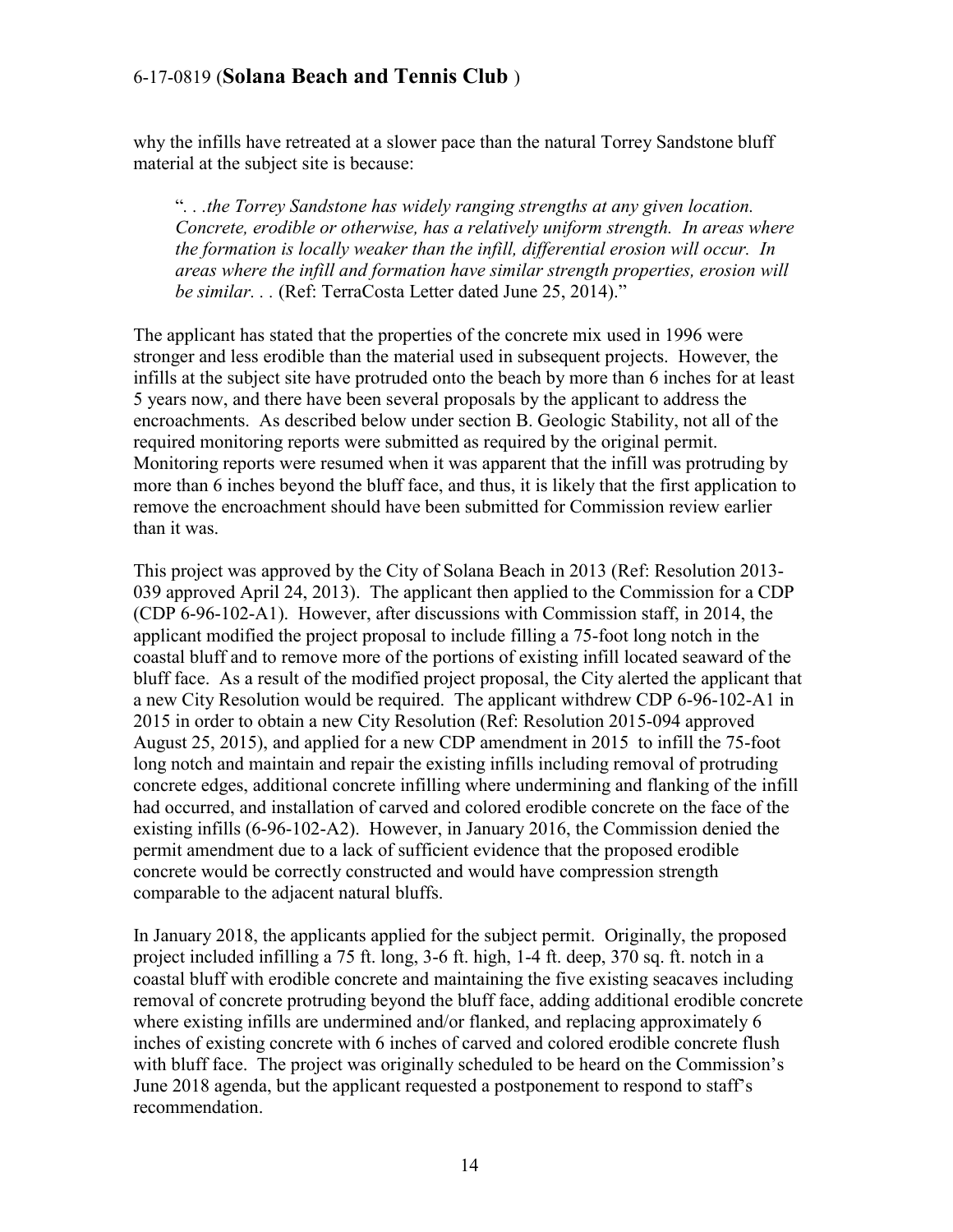Since then, the applicant has revised the proposed project to consist of only maintaining and repairing the five existing seacaves by removing the portions of the fill extending into the beach by more than 6 inches; no new concrete is proposed.

# <span id="page-14-0"></span>**B. GEOLOGIC STABILITY**

As described above, the standard of review is Chapter 3 of the Coastal Act, with the City's LUP providing non-binding guidance. As such, applicable Coastal Act policies are cited in this report, as well as relevant LUP policies.

Section 30235 of the Coastal Act states, in part:

*Revetments, breakwaters, groins, harbor channels, seawalls, cliff retaining walls, and other such construction that alters natural shoreline processes shall be permitted when required to serve coastal-dependent uses or to protect existing structures or public beaches in danger from erosion, and when designed to eliminate or mitigate adverse impacts on local shoreline sand supply...* 

Section 30253 of the Act states, in part:

*New development shall do all of the following:* 

- *(a) Minimize risks to life and property in areas of high geologic, flood, and fire hazard.*
- *(b) Assure stability and structural integrity, and neither create nor contribute significantly to erosion, geologic instability, or destruction of the site or surrounding area or in any way require the construction of protective devices that would substantially alter natural landforms along bluffs and cliffs...*

In addition, the following certified City of Solana Beach Land Use Plan (LUP) language provides additional guidance regarding geologic hazards and shoreline protection:

Page 13 of the Hazards and Shoreline/Bluff Development chapter states the following, in part:

 *Infill/Bluff Stabilization – Seacave/Notch Infill (See Appendix B Figure 1A) – This first solution is designed to address sea caves and undercut portions of the lower dense sandstone bluff where the clean sand lens is not yet exposed. If left uncorrected, the sea cave/undercut will eventually lead to block failures of the lower sandstone, exposure of the clean sand lens and landward bluff retreat. This failure exposes the clean sand lens of the upper bluff terrace deposits triggering rapid erosion and landward retreat of the upper bluff, which*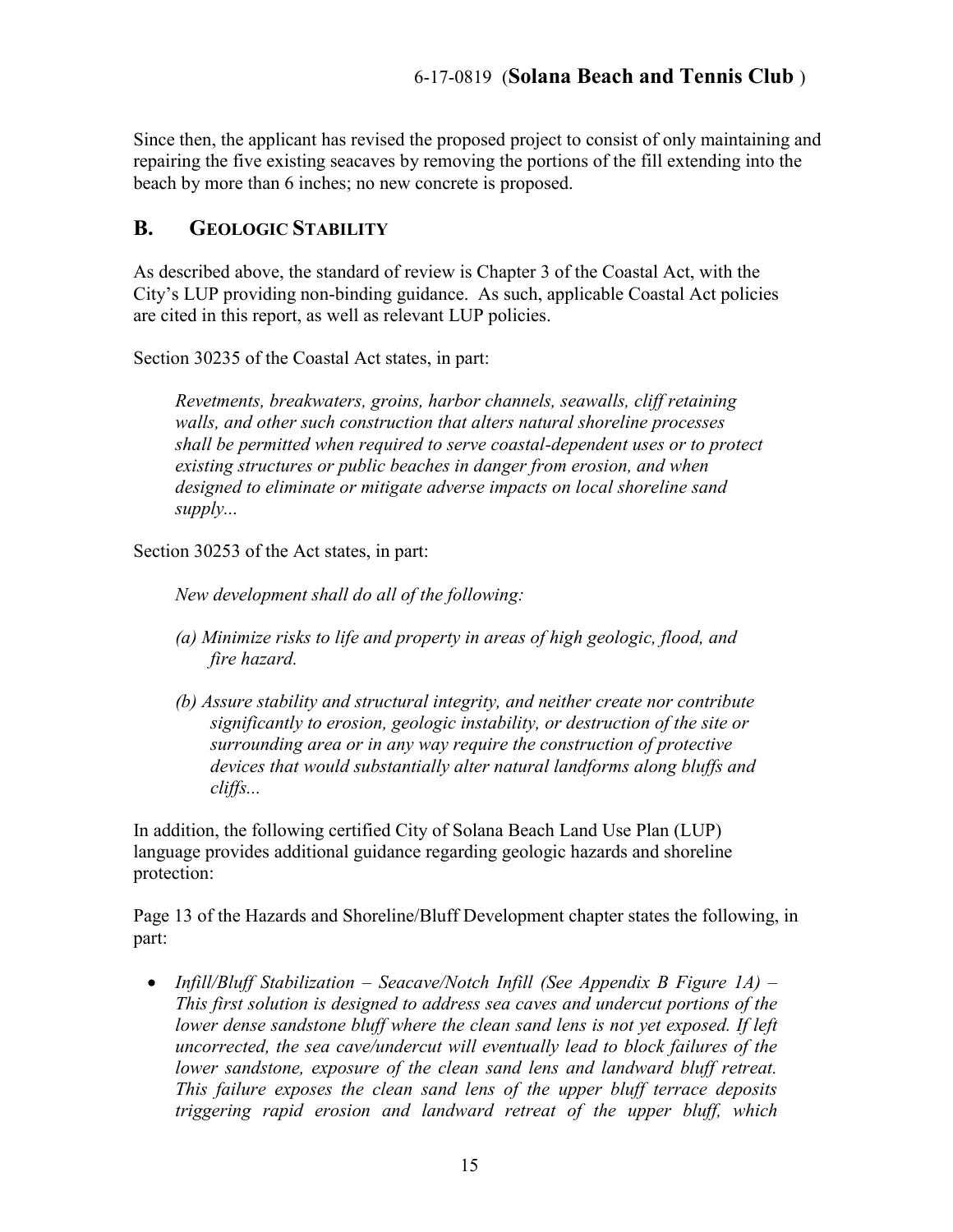*eventually endangers the structures at the top of the bluff. If treated at this stage, the Bluff Retention Device will minimize the need for a future higher seawall and future upper bluff repair. This alternative is not designed as a structural wall, is not reinforced, does not include tiebacks, and uses only erodible concrete which shall erode at the same erosion rate as the surrounding natural bluff material. The infill is required to maintain a textured and colored face mimicking the existing bluff material. Erodible concrete seacave/notch infills are designed to erode with the natural bluff and, when maintained to do so, are not subject to the sand supply mitigation, public access and recreation mitigation, encroachment/removal agreement, or authorization timeline policies of the LUP.* 

The LUP defines Bluff Retention Devices as follows:

*Bluff Retention Devices means a structure or other device, including seacave/notch infills, dripline infill, coastal structures, upper bluff systems, and temporary emergency devices, designed to retain the bluff and protect a bluff home or other principal structure, or coastal dependent use from the effects of wave action erosion and other natural forces.* 

The LUP defines Bluff Top Redevelopment as follows:

*Bluff Top Redevelopment: Shall apply to proposed development located between the sea and the first public road paralleling the sea (or lagoon) that consists of alterations including (1) additions to an existing structure, (2) exterior and/or interior renovations, (3) and/or demolition of an existing bluff home or other principal structure, or portions thereof, which results in:* 

*(a) Alteration of 50% or more of major structural components including exterior walls, floor and roof structure, and foundation, or a 50% increase in floor area. Alterations are not additive between individual major structural components; however, changes to individual major structural components are cumulative over time from the date of certification of the LUP.*

*(b) Demolition, renovation or replacement of less than 50% of a major structural component where the proposed alteration would result in cumulative alterations exceeding 50% or more of a major structural component, taking into consideration previous alterations approved on or after the date of certification of the LUP; or an alteration that constitutes less than 50% increase in floor area where the proposed alteration would result in a cumulative addition of greater than 50% of the floor area, taking into consideration previous additions approved on or after the date of certification of the LUP.* 

Policies 4.18 and 4.48 of the Hazards and Shoreline/Bluff Development chapter state the following in regards to the required analysis for the expansion and/or alteration of an existing seacave/notch infill: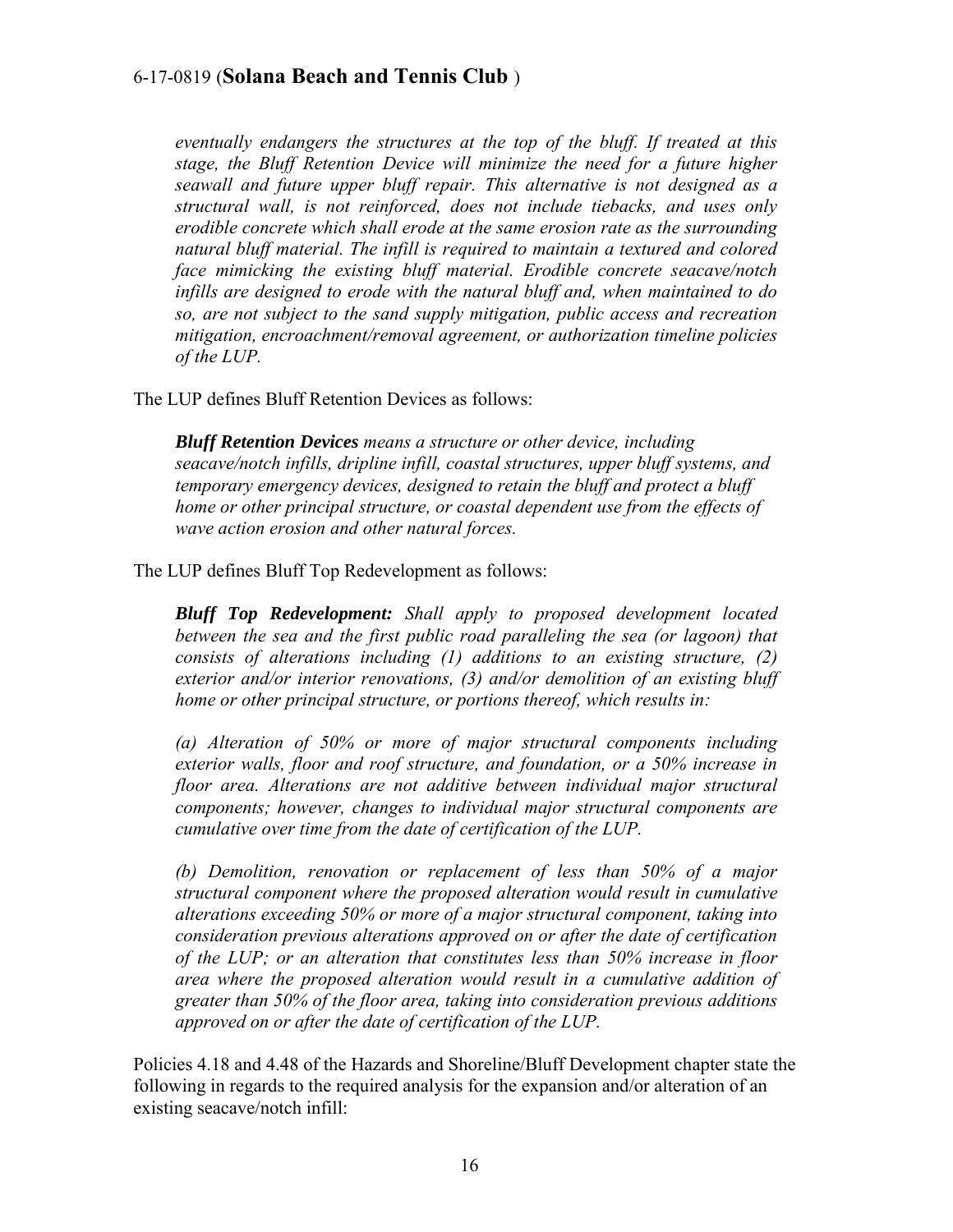*Policy 4.18: A legally permitted bluff retention device shall not be factored into setback calculations. Expansion and/or alteration of a legally permitted bluff retention device shall include a reassessment of the need for the shoreline protective device and any modifications warranted to the protective device to eliminate or reduce any adverse impacts it has on coastal resources or public access, including but not limited to, a condition for a reassessment and reauthorization of the modified device pursuant to Policy 4.53.* 

*Policy 4.48: A Seacave/Notch Infill shall be approved only if all the findings set forth below can be made and the stated criteria satisfied.* 

 $[\ldots]$ 

- *B. The Seacave/Notch Infill shall be designed and constructed:* 
	- *1. To avoid migration of the Seacave/Notch Infill onto the beach;*
	- *2. To be re-contoured to the face of the bluff, as needed, on a routine basis, through a CDP or exemption, to ensure the seacave/notch infill conforms to the face of the adjoining natural bluff over time, and continues to meet all relevant aesthetic, and structural criteria established by the City;*
	- *3. To serve its primary purpose which is to delay the need for a larger coastal structure, and designed to be removable, to the extent feasible, provided all other requirements under the LCP are satisfied; and,*
	- *4. To satisfy all other relevant LCP and City Design Standards, set forth for Bluff Retention Devices.*

The bluffs in Solana Beach are typically approximately 80 feet high, (the bluff at the subject site is approximately 65 feet high), and include a "clean sands" lens located between the Torrey Sandstone and Marine Terrace Deposits (at approximately elevation 25 to 35 feet). The clean sand layer has been described as a very loose sandy material with a limited amount of capillary tension and a very minor amount of cohesion, both of which cause the sandy material to dissipate easily, making this clean sand layer, once exposed, susceptible to wind-blown erosion and continued sloughing as the sand dries out and loses the capillary tension that initially held the materials together.

When ongoing wave action, often exacerbated by a lack of beach sand, results in bluff retreat and erosion, the presence of the clean sands creates a process where the clean sands rapidly undermine the upper sloping terrace deposits, causing the upper bluff to collapse, thereby exposing more clean sands to wind erosion, which then results in more upper bluff collapses. This cycle can occur so quickly (over months or days, rather than years) that the upper bluff never achieves a stable angle of repose.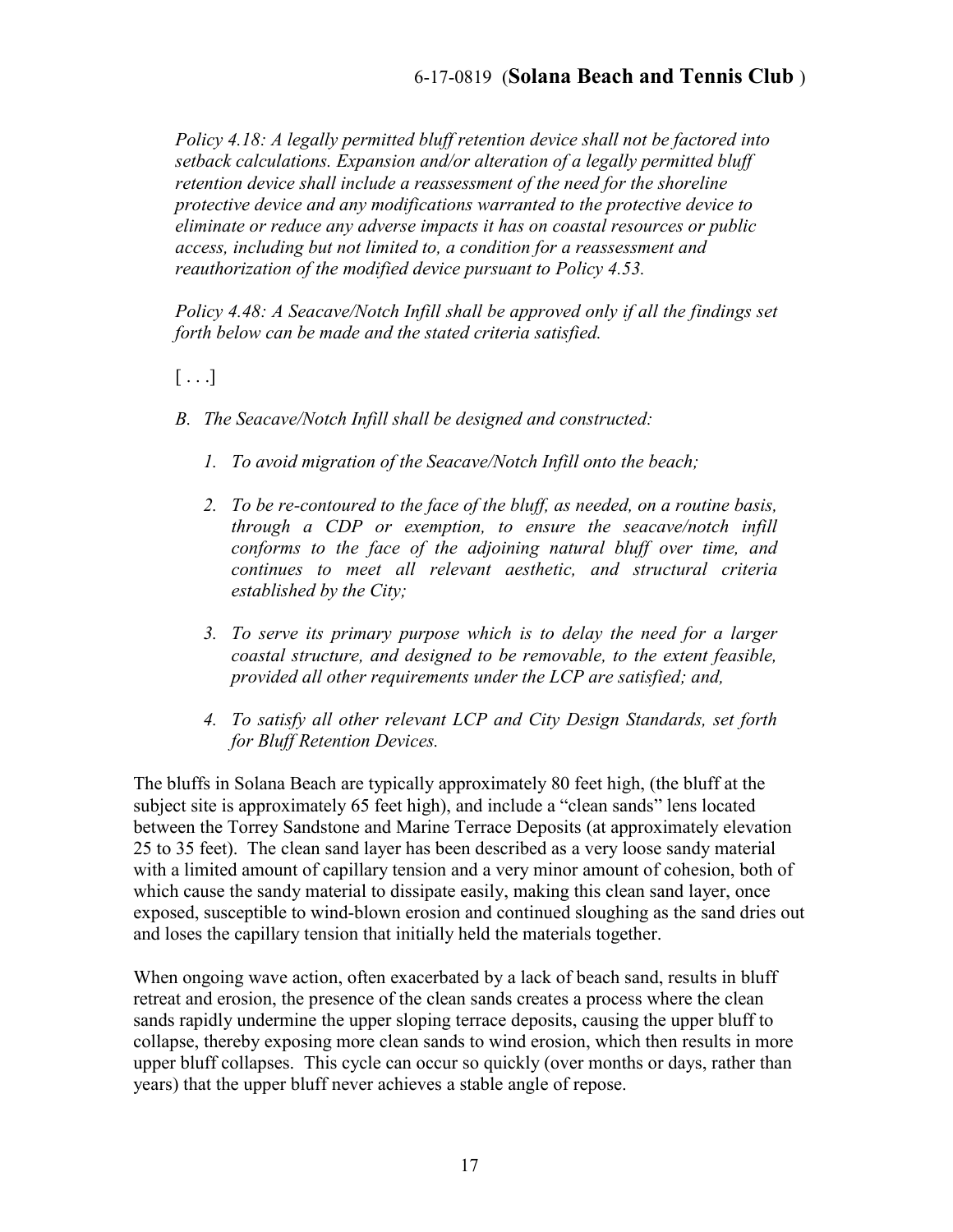The process of undercutting and notching of the bluffs seen along the Solana Beach shoreline represents the natural process of bluff retreat and erosion in this portion of North San Diego County. The process has clearly accelerated in Solana Beach over the last two decades, as the amount of sand on the beaches has decreased and the bluffs are subject to more frequent wave action. Because all of the bluff top lots in Solana Beach (aside from one vacant lot at 523 Pacific Avenue) are currently developed with single and multi-family structures, there is very little opportunity for the bluffs to retreat without adversely affecting the safety and stability of bluff-top principal structures. Thus, some amount of shoreline protection along much of Solana Beach may be unavoidable. However, the cycle of large collapses and retreat can be slowed through the construction of erodible concrete seacave/notch infills.

The formation of the notch overhangs along this portion of the Solana Beach shoreline is generally attributed to increasing amounts of wave action. The lower bluff along this section of shoreline consists of Torrey Sandstone, which is one of the least resistant bedrock formations along the North County coast. As waves impact the Torrey Sandstone, notches are formed creating an overhanging layer of Torrey Sandstone. As the overhang loses support from beneath, its weight along with any structural weakness in the Torrey Sandstone formation eventually leads to a block-like failure. These existing overhangs will eventually collapse, exposing the clean sands and undermining the upper bluff and triggering progressive upper-bluff failures.

The applicant acknowledges that the five existing seacaves on the site are not eroding with the natural bluffs. As described above, the mixture used to fill these caves is no longer used, because it does not provide the appropriate level of erodibility. Even so, the impacts of the infill were limited through the conditions applied to the original permit that require if any portion of the infills are found to extend seaward of the drip line of the natural bluff by more than six inches in any location, maintenance or a new permit is required to correct the differential.

Special Condition #2 of CDP #6-96-102, the permit allowing the original seacave fill, required the applicant to submit monitoring reports on an annual basis for the first three years of the project by May 1 (beginning the first season after construction of the project was completed). After the first three years, the reports were to be submitted at 5-year intervals following the last report. Special Condition #3 of CDP #6-96-102 required the applicant to apply for a coastal development permit to implement corrective measures if a monitoring report indicated that an infill extended seaward of the face of the natural bluff by more than six inches. The applicant submitted monitoring reports in compliance with the condition for 1998, 1999, 2000, and 2005. The 2005 monitoring report did not state nor indicate that the 5 existing infills were protruding significantly seaward of the natural bluff face. The next monitoring report, which had to be submitted by May 1, 2010, was not submitted in compliance with Special Condition #2 of CDP #6-96-102. Noncompliance with the monitoring requirements of the original permit resulted in unpermitted development on the subject site. Approximately 7 years passed before the applicant submitted the first amendment request (CDP #6-96-102-A1) on June 21, 2013, to remove the edges of the existing infill protruding seaward of the natural bluff material. In the amendment request, the applicant submitted an Infill Monitoring Report prepared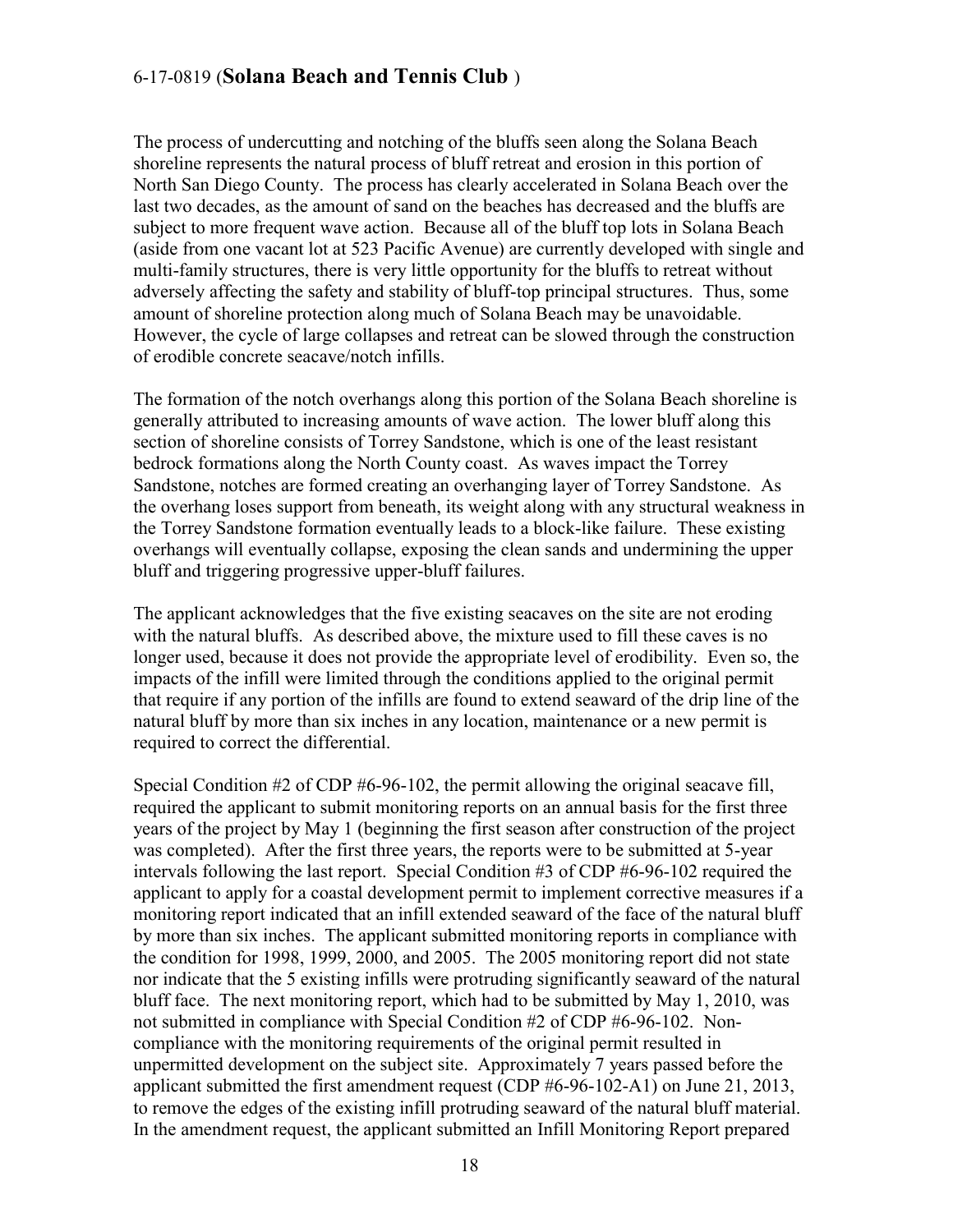by TerraCosta dated 12/23/13. The report indicated that the infills were extending seaward of the drip line by more than six inches in several locations. The latest monitoring report, dated 01/05/18, provides pictures and cross-sections of the infills showing the protruding edges of the existing infills. The applicant is now proposing to remove the protruding edges of the existing infills.

Special Condition #2 of CDP #6-96-102, which is still in effect, requires the applicant to submit a monitoring report at 5-year intervals following the last report. The next monitoring report was due May 1, 2018, but provided early on January 5, 2018. However, **Special Condition #2** of this permit, requires submittal of a report to the Executive Director of the Coastal Commission on June  $1<sup>st</sup>$  every two years for a six-year period beginning after completion of construction. Submission of this report will serve to satisfy the on-going requirements of Special Condition #2 of CDP #6-96-102.

Furthermore, because non-erodible shoreline protection has impacts on public access, **Special Condition #3** notifies the applicant that failure to submit a monitoring report required pursuant to **Special Condition #2** (or follow up coastal development permit or amendment when required) will presumably constitute a violation of public access provisions of the Coastal Act and, thus, the applicant will be subject to civil penalties pursuant to Section 30821 of the Coastal Act commencing from the date a deadline to submit a monitoring report or amendment is not met.

**Special Condition #7** requires the permittee to maintain the seacave infills in their approved state, and also requires that if at any time after project completion, any portion of the seacave infills is found to extend seaward of the face of the natural bluff by more than six inches in any location, or the stringline of the adjacent natural bluff on either side of each infill, the applicant must shall obtain and implement a coastal development permit or amendment to remove or remedy the excess infill such that no portion of the infill remains seaward of the drip line. Minor re-grouting or exempt maintenance as allowed by Section 13252 of Title 14, the California Code of Regulations (e.g., restoring color, texture, etc.) does not require an additional coastal development permit or amendment. However, whenever changes or maintenance on the seacave infills is proposed, the applicant must contact the Commission office to determine whether permits are necessary. Thus, the Commission can be assured that, as conditioned, the infill will be properly maintained and will erode or be physically removed at the same rate as the adjacent bluff and that any adverse impacts to shoreline processes have been or will be avoided, minimized, or mitigated.

Although the Commission finds that the seacave infills have been designed to minimize the risks associated with its implementation, the Commission also recognizes the inherent risk of shoreline development. The seacave infills will be subject to wave action and will be at or landward of the drip line of the eroding bluff above the infill. Thus, there is a risk of bluff failure during the removal of protruding portions of the existing infills. In addition, there is a risk of damage to the seacave infills or damage to property as a result of wave action on the seacave infills. Given that the applicant has chosen to construct the infills despite these risks, the applicant must assume the risks. Accordingly, **Special Condition #8** requires that the applicant assume these risks and waive any claim of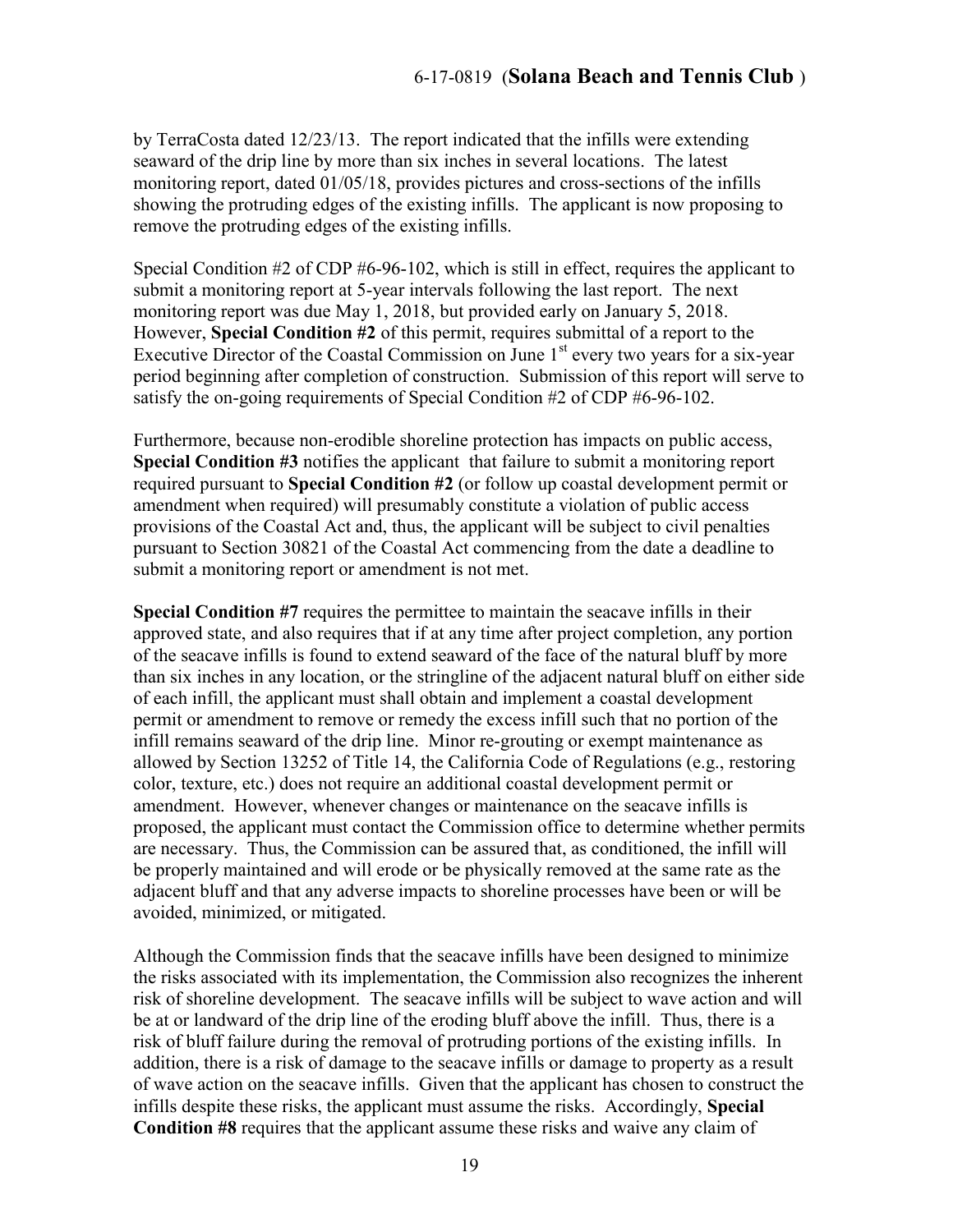damage or liability against the Commission for approval of this application. To ensure that future property owners are properly informed regarding the terms and conditions of this approval, **Special Condition #5** requires a deed restriction to be recorded against the properties involved in the application.

Section 30253 requires that new development be independently stable and safe and not require the construction of protective devices that alter the natural landform of the bluffs. In addition, Policy 4.18 of the City's approved LUP requires that existing legally permitted bluff retention devices not be factored into setback calculations for new development or redevelopment of bluff-top properties. Such future development must be located in an area where the development is consistent with Coastal Act and/or applicable LCP requirements regarding geologic safety and protection from hazards as if the protection did not exist, including whatever remains of the seacave infills. Thus, **Special Condition #10** prohibits future development and redevelopment of the bluff top site from relying on the existing shoreline protection for stability.

**Special Condition #10** also defines "redevelopment" pursuant to the City's LUP. As quoted above, this includes alterations, including additions, exterior or interior renovations, or demolition that results in a 50 percent or greater alteration of a major structural component (including exterior walls, floor and roof structures, and foundation) or a 50 percent increase in floor area, cumulatively over time on or after certification of the City's LUP. Furthermore, changes to major structural elements are not additive between individual elements, while alterations to individual major structural elements are cumulative. Thus, if in the future, the applicant proposed to modify 40% of the exterior walls and 30% of the roof structure; this would not be considered redevelopment because it relates to two different major structural components. However, if the applicant was to come back for a subsequent CDP to modify an additional 10% of the exterior walls (50% total) or an additional 20% of the roof structure, (50% total) the project would be considered redevelopment because it would result in a cumulative alteration to 50% of a major structural component. Additions are also cumulative over time, such that an initial 25% addition would not be considered redevelopment; but a subsequent 25% addition, relative to the initial floor area, would result in a cumulative 50% increase in floor area, and would thus constitute redevelopment.

#### **Conclusion**

In summary, given the amount of coastal erosion that has occurred in the area over the last several years, Solana Beach is currently faced with how to protect bluff top homes from erosion while minimizing or avoiding impacts to public coastal resources. The subject site is an area where preventive measures such as the subject seacave infills represent a feasible alternative to a seawall. The project is distinguishable from the 2016 denial because it is only a proposal to maintain and repair the existing seacave infills. The proposed project will remove protruding concrete currently encroaching on public beach area in accordance with the original permit requirements.

Therefore, the Commission finds that approval of the proposed maintenance and repairs to the seacave infills consistent with the long-term goals of Sections 30235 and 30253 of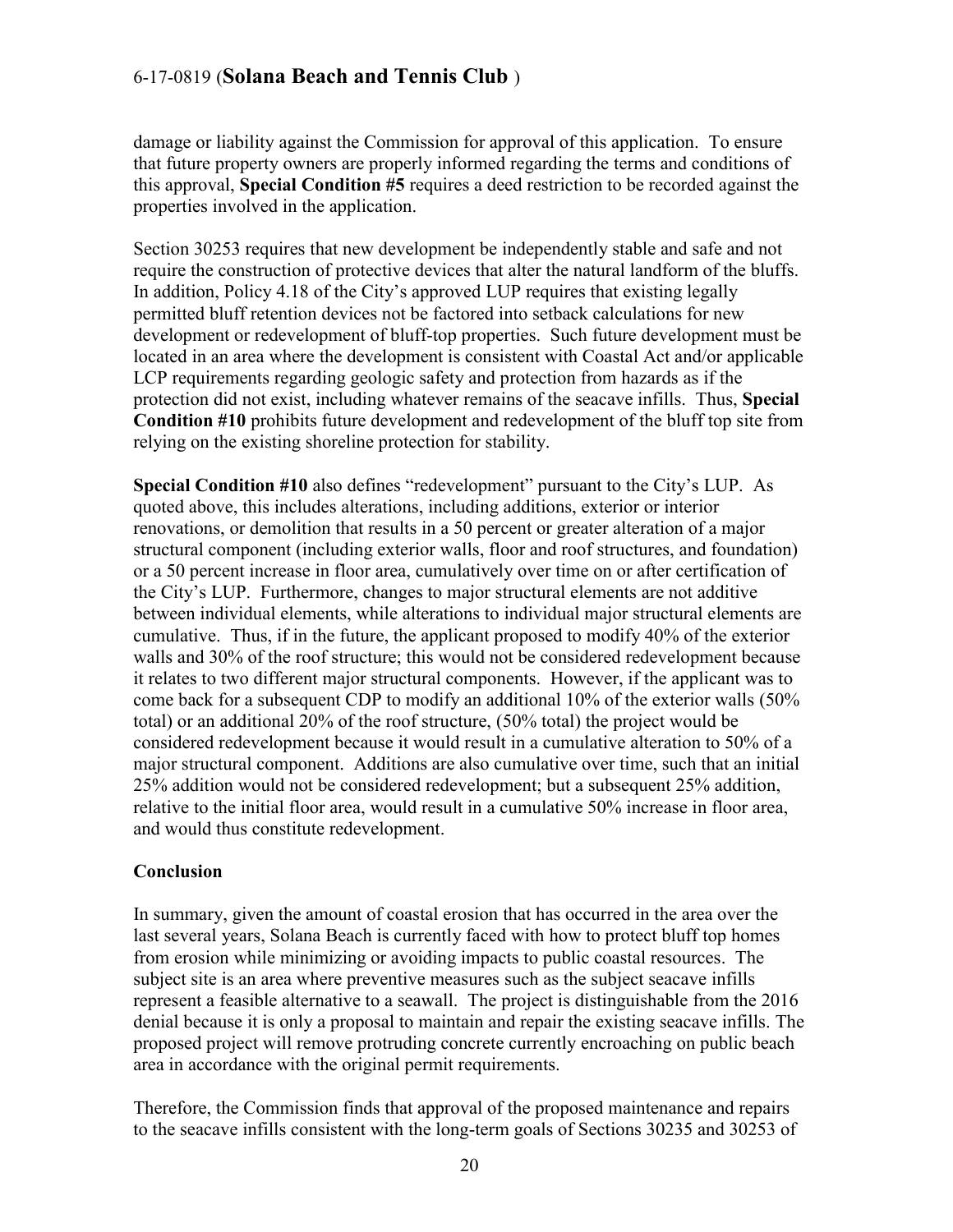the Coastal Act regarding the protection of natural shoreline processes, natural landforms and local shoreline sand supply.

#### <span id="page-20-0"></span>**C. VISUAL RESOURCES**

Sections 30240, 30250 and 30251 of the Coastal Act require that the scenic and visual qualities of coastal areas be protected, that new development adjacent to park and recreation areas be sited so as to not degrade or impact the areas and that new development not significantly adversely affect coastal resources:

#### *Section 30240*

 *[ . . .]* 

 *(b) Development in areas adjacent to environmentally sensitive habitat areas and parks and recreation areas shall be sited and designed to prevent impacts which would significantly degrade those areas, and shall be compatible with the continuance of those habitat and recreation areas.* 

#### *Section 30251*

*The scenic and visual qualities of coastal areas shall be considered and protected as a resource of public importance. Permitted development shall be sited and designed to protect views to and along the ocean and scenic coastal areas, to minimize the alteration of natural land forms, to be visually compatible with the character of surrounding areas, and, where feasible, to restore and enhance visual quality in visually degraded areas.* 

In addition, the following certified City of Solana Beach LUP language, although not the standard of review, provides pertinent guidance regarding the protection of coastal zone visual resources:

*Policy 4.30: Limit buildings and structures on the sloped face and toe of the bluff to lifeguard towers, subsurface public utility drainage pipes or lines, bluff retention devices, public stairs and related public infrastructure which satisfy the criteria established in the LCP. No other permanent structures shall be permitted on a bluff face. Such structures shall be maintained so that they do not contribute to further erosion of the bluff face and are to be visually compatible with the surrounding area to the maximum extent feasible.* 

*Policy 4.38: Maximize the natural, aesthetic appeal and scenic beauty of the beaches and bluffs by avoiding and minimizing the size of bluff retention devices, preserving the maximum amount of unaltered or natural bluff face, and minimizing encroachment of the bluff retention device on the beach, to the extent feasible, while ensuring that any such bluff retention device*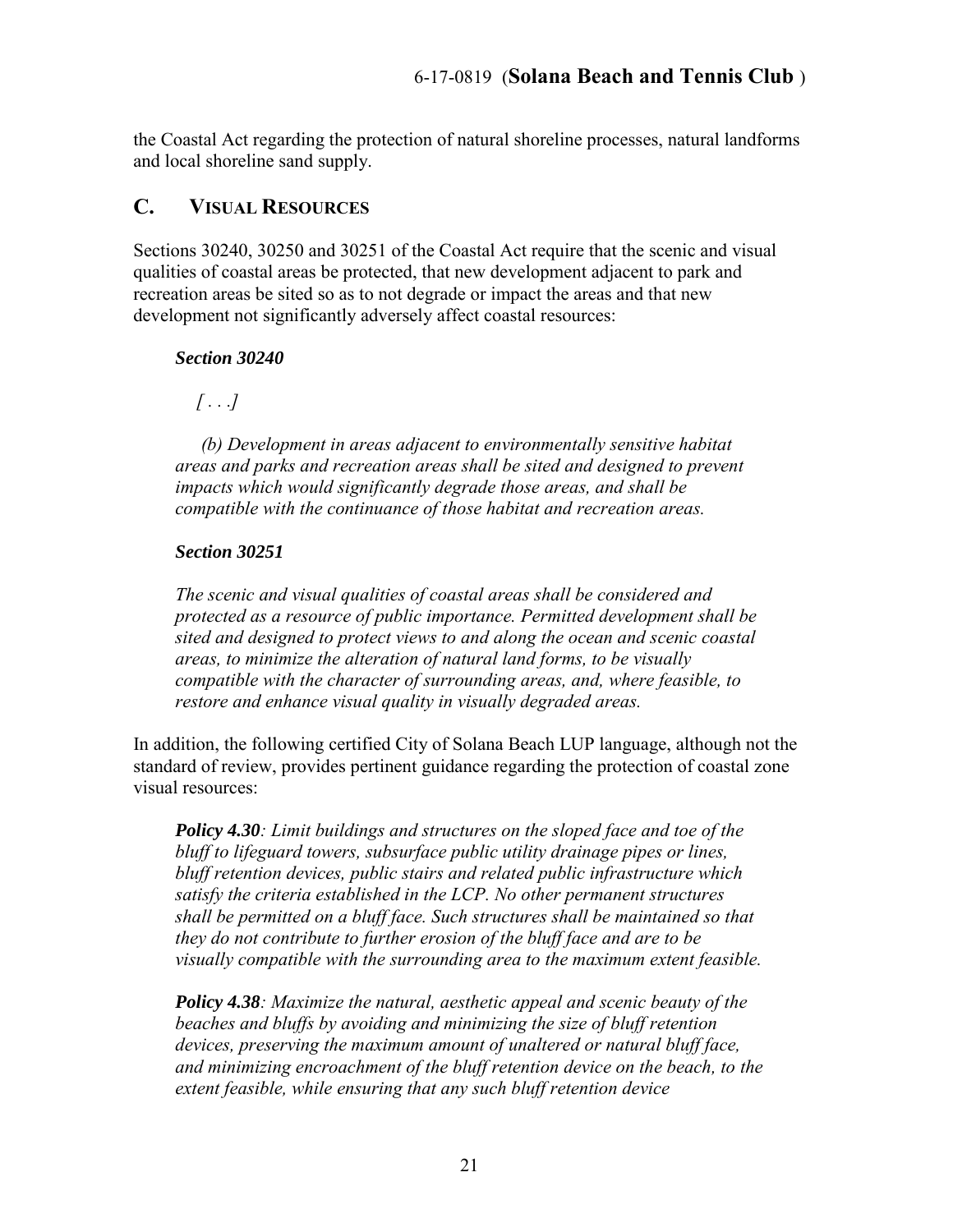*accomplishes its intended purpose of protecting existing principal structures in danger from erosion.* 

The proposed development is located on the face of a coastal bluff at or landward of the drip line and at or near the same level as the existing sandy beach. There are numerous filled seacaves along the bluffs in Solana Beach and these represent a fairly prominent feature of the shoreline in this area. However, these infills, while visible, are relatively inconspicuous and do not represent a significant visual blight. In addition, at times when the sand levels are high, these infills are less visible. Seacave infills are considerably less visually prominent and have less public access impacts than traditional seawall projects or riprap revetments.

However, the infills at the subject site currently encroach on the beach and beyond the bluff face in an unnatural manner. The proposed removal of concrete that protrudes beyond the bluff face is expected to result in an improved, more natural appearance. **Special Condition #1** requires the applicant to submit revised final plans showing the specific dimensions and profile of each existing seacave infill including the length of the protruding infill measured from the dripline. **Special Conditions #2 and #8** require the applicant to remove or remedy any excess infill that extends more than six inches seaward of the drip line to ensure the material remains flush with the surrounding bluffs in the future. **Special Condition #6** also addresses this concern and requires the applicant to submit as-built plans within 60 days of construction of the proposed development to assure the infill has been constructed according to the approved plans.

Thus, the project has been designed and conditioned to match the surrounding natural bluffs to the maximum extent feasible, thereby improving visual quality. Therefore, the Commission finds that the subject development is consistent with the visual resource and recreation policies of the Coastal Act.

#### <span id="page-21-0"></span>**D. PUBLIC ACCESS**

Pursuant to Section 30604(c), the Coastal Act emphasizes the need to protect public recreational opportunities and to provide public access to and along the coast. Coastal Act Sections 30210, 30211, 30212, 30212.5, and 30221 require that public access and use of the coast shall be maximized, that development shall not interfere with the public's right to access the coast and use of dry sand beaches, and that oceanfront land suitable for recreational activities shall be protected.

*Section 30210* 

 *In carrying out the requirement of Section 4 of Article X of the California Constitution, maximum access, which shall be conspicuously posted, and recreational opportunities shall be provided for all the people consistent with public safety needs and the need to protect public rights, rights of private property owners, and natural resource areas from overuse.*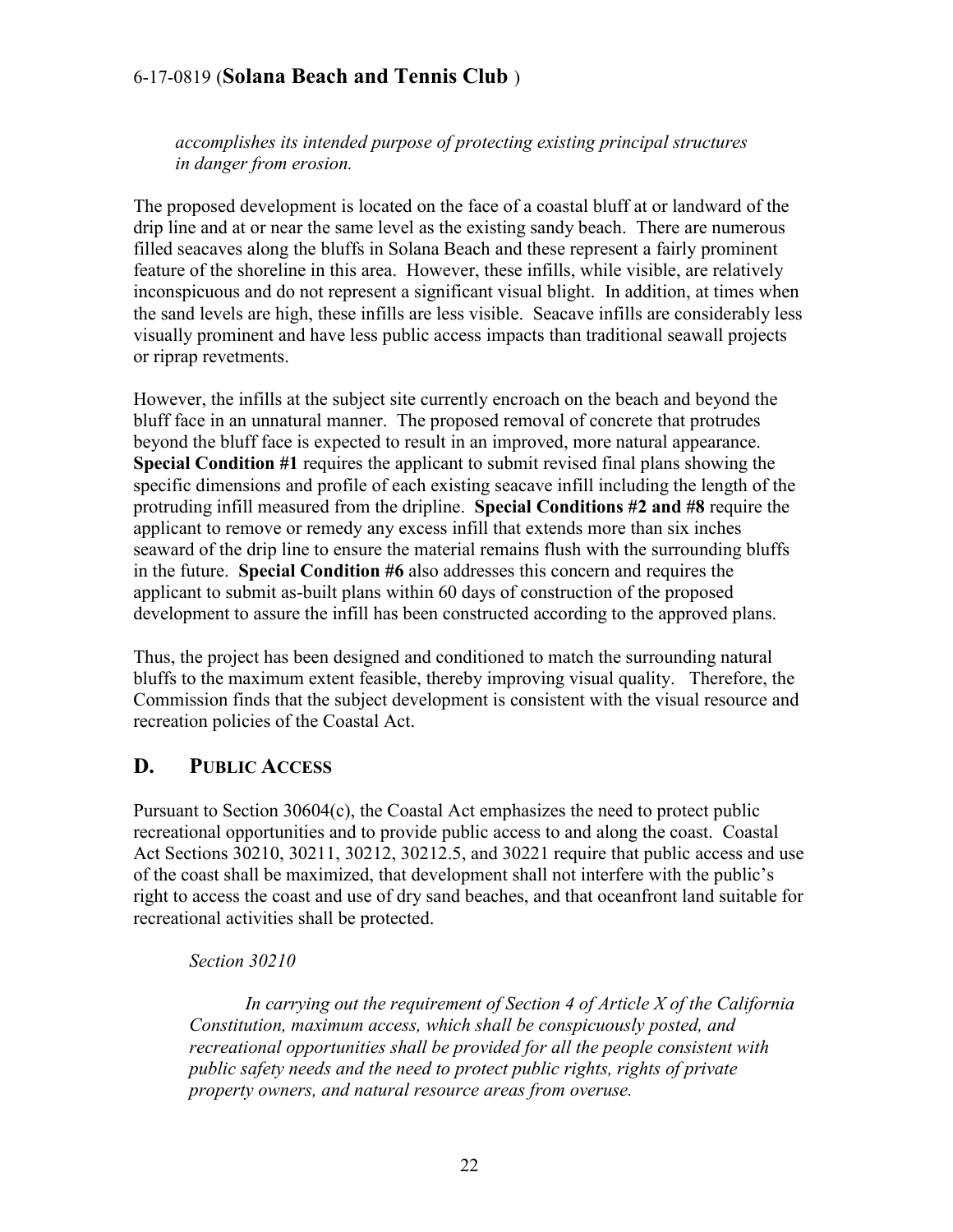*Section 30211* 

 *Development shall not interfere with the public's right of access to the sea where acquired through use or legislative authorization, including, but not limited to, the use of dry sand and rocky coastal beaches to the first line of terrestrial vegetation.* 

*Section 30212* 

 *(a) Public access from the nearest public roadway to the shoreline and along the coast shall be provided in new development projects except where: (1) It is inconsistent with public safety, military security needs, or the protection of fragile coastal resources, (2) Adequate access exists nearby, or, (3) Agriculture would be adversely affected. Dedicated accessways shall not be required to be opened to public use until a public agency or private association agrees to accept responsibility for maintenance and liability of the accessway. […]* 

*Section 30221* 

 *Oceanfront land suitable for recreational use shall be protected for recreational use and development unless present and foreseeable future demand for public or commercial recreational activities that could be accommodated on the property is already adequately provided for in the area.* 

In addition, the following certified City of Solana Beach Land Use Plan (LUP) language provides additional guidance regarding mitigation for erodible concrete seacave/notch infills:

Page 13 of the Hazards and Shoreline/Bluff Development chapter, cited above, states the following, in part:

 *Erodible concrete seacave/notch infills are designed to erode with the natural bluff and, when maintained to do so, are not subject to the sand supply mitigation, public access and recreation mitigation, encroachment/removal agreement, or authorization timeline policies of the LUP.* [Emphasis Added]

The subject project is located on the public bluff formation directly adjacent to a public beach. The mean high tide line is located at the toe of the bluff. Although public lateral access is available along the entire stretch of coastline in this area, vertical access is available only at a limited number of public accessways. The site is approximately 0.3 miles north of the City's main beach accessway at Fletcher Cove.

Consistent with the requirement of the original permit, the subject project will remove portion of the existing seacave fill located at least 6 inches beyond the face of the bluff, removing these minor impediments to public access and recreation.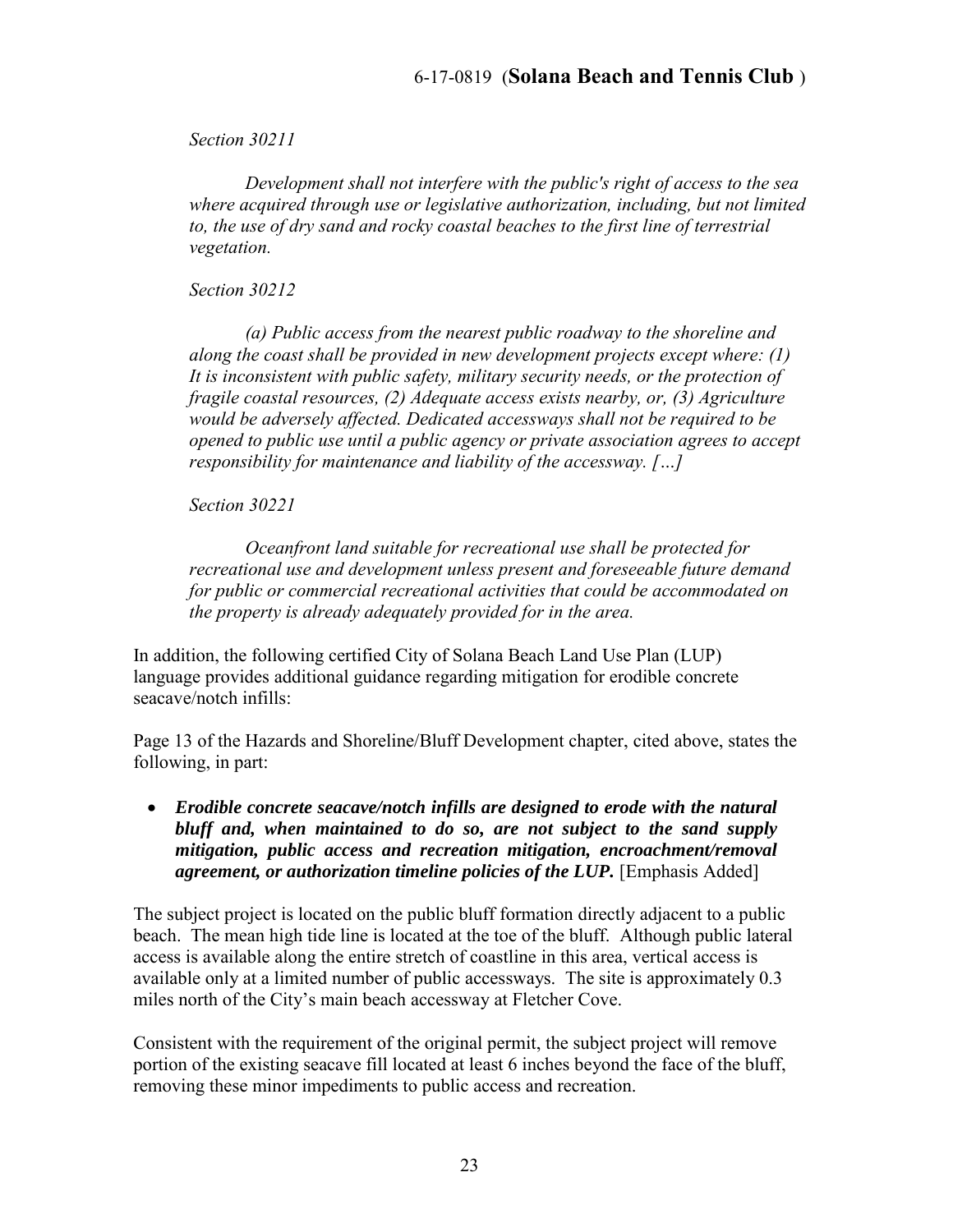Shoreline protection projects have the potential to impact existing lateral access along the beach. Structures that fix the back of the beach stop the landward migration of the beach profile while the seaward edge continues to erode, thereby reducing the amount of dry sandy beach available to the public. The Commission has not typically required the payment of funds to mitigate for the public access and recreation impacts of erodible concrete seacaves in Solana Beach, because they do not have the same type of adverse impacts that other types of shoreline armoring do, as described above. Thus, the Solana Beach LUP does not require sand supply or public access and recreation mitigation for erodible concrete seacave/notch infills when properly designed and maintained. (However, prior to approval of the LUP, in 2000, the Commission did accept a mitigation fee of \$21,153 offered by the previous property owners to mitigate non-specific impacts to sand supply, resulting from a seacave infill located on the subject site (CDP #6-00- 066/Monroe & Pierce).

**Special Conditions #2 and #8** ensures that regular monitoring will be conducted and if any portion of the seacave infills does not erode landward encroaching onto the public beach the encroaching portions will be removed. These conditions are necessary to ensure that the seacave infills do not encroach onto the public beach in the future.

The beach area fronting the subject site is a public resource, and thus, the protection of beach along the toe of the bluff is important to maintain access. This stretch of beach has historically been used by the public for access and recreation purposes. **Special Condition #9** acknowledges that the issuance of this permit does not waive the public rights that exist on the property. The use of the beach or public parking areas for the staging of construction materials and equipment also adversely impacts the public's ability to gain access to the beach. As proposed, all vehicles and equipment for the project will enter and exit through Fletcher Cove but no equipment or supplies will be stored or parked in Fletcher Cove or on the beach. **Special Condition #4** prohibits the applicant from storing vehicles on the beach overnight, using any public parking spaces within the Fletcher Cove Parking Lot for staging and storage of equipment, and prohibits washing or cleaning construction equipment on the beach or in the parking lot. **Special Condition #4** also prohibits construction on the sandy beach during weekends and holidays throughout the year, or from Memorial Day to Labor Day of any year. Therefore, as conditioned, the Commission finds that the subject proposal will not result in any significant adverse impacts on beach access or public recreation consistent with Sections 30210, 30211, 30212.5, 30221, 30223 and 30252, pursuant to Section 30604(c) of the Coastal Act.

#### <span id="page-23-0"></span>**E. UNPERMITTED DEVELOPMENT**

The unpermitted development on the subject property consists of non-compliance with Special Condition #2 of CDP #6-96-102 that requires the applicant to submit monitoring reports on an annual basis for the first three years of the project by May 1 (beginning the first season after construction of the project was completed). After the first three years, the reports were to be submitted at 5-year intervals following the last report. The applicant submitted monitoring reports in compliance with the condition for 1998, 1999,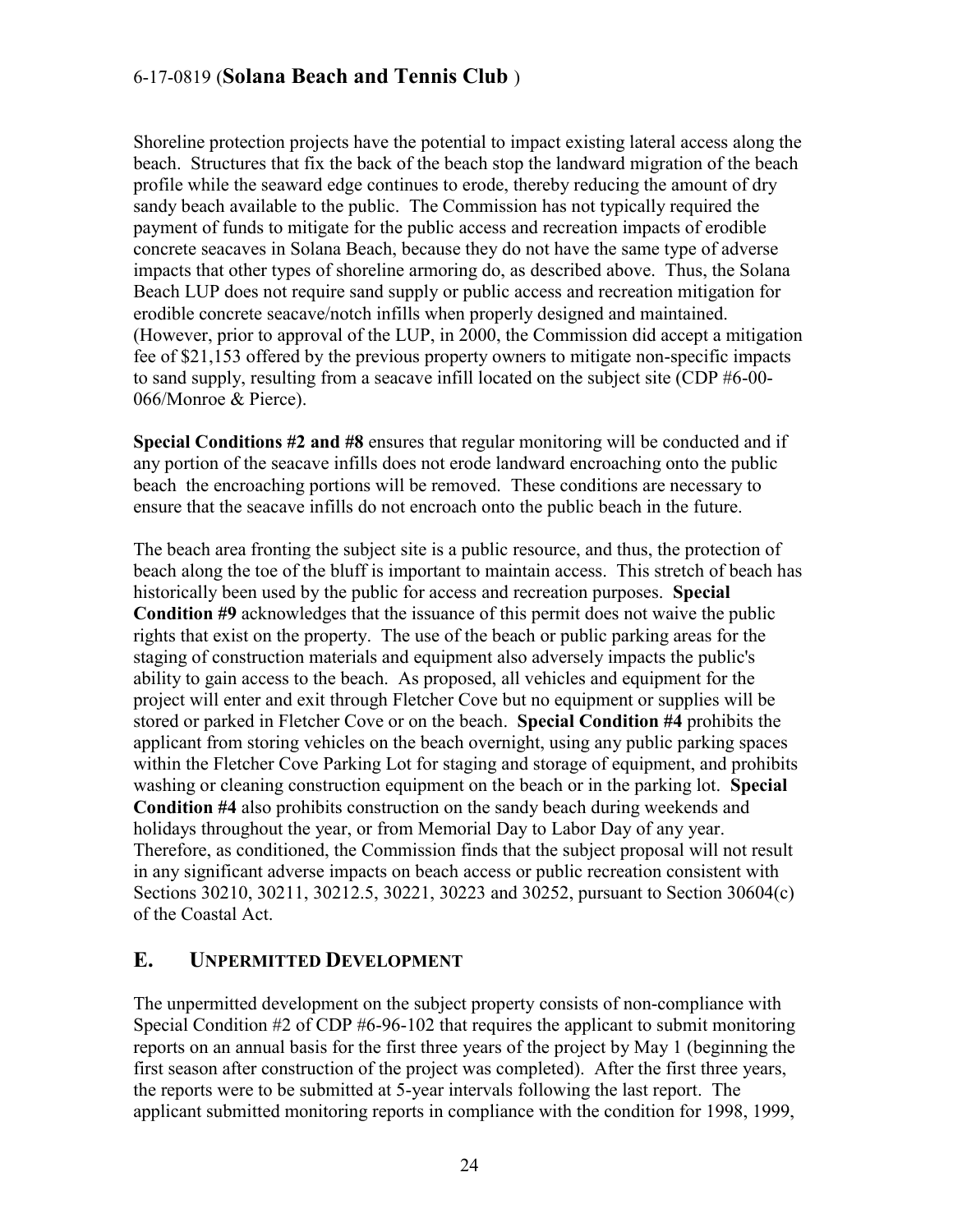2000, and 2005. However, a monitoring report for 2010 was not submitted pursuant to Special Condition #2 of CDP #6-96-102. Subsequent monitoring reports were submitted in 2013 and 2018. There was a 3-year period of noncompliance with Special Condition #2 of CDP #6-96-102 from 2010 to 2013.

The current permit requires the applicant to submit a monitoring report, prepared by a licensed geologist or geotechnical engineer, to the Executive Director of the Coastal Commission on June  $1<sup>st</sup>$  every two years for a six-year period beginning after completion of construction. Special Condition #2 of CDP #6-96-102 is still in effect and requires compliance through the submittal of monitoring reports, but this condition may be satisfied concurrently with Special Condition #3 of this permit. Compliance with all of the terms and conditions of both permits will bring the applicant into compliance with the aforementioned violations of the Coastal Act on the subject property going forward.

To ensure that the concrete extending onto the beach is removed in a timely manner as required by the original permit conditions, **Special Condition #11** requires that the applicant satisfies **Special Condition #5** within 180 days and all other prior-to-issuance conditions of this permit within 60 days of Commission action, or within such additional time as the Executive Director may grant for good cause. The two time frames acknowledge that the recordation and Executive Director review of a deed restriction (Special Condition #5) can be time-consuming and thus allow for additional time for that requirement, but all other conditions should be complied with promptly, to allow removal of the encroachment as soon as feasible.

Consideration of this application by the Commission has been based solely upon the Chapter 3 policies of the Coastal Act. Commission review and action on this permit does not constitute a waiver of any legal action with regard to the alleged violations, nor does it constitute an implied statement of the Commission's position regarding the legality of development, other than the development addressed herein, undertaken on the subject site without a coastal permit.

### <span id="page-24-0"></span>**F. LOCAL COASTAL PLANNING**

Section 30604(a) also requires that a coastal development permit shall be issued only if the Commission finds that the permitted development will not prejudice the ability of the local government to prepare a Local Coastal Program (LCP) in conformity with the provisions of Chapter 3 of the Coastal Act. In this case, such a finding can be made.

The Commission has certified the City's Local Coastal Program Land Use Plan, but the City has not yet completed, nor has the Commission reviewed any implementing ordinances. Thus, the City's LCP is not fully certified, and Chapter 3 of the Coastal Act is the standard of review. However, as cited above, the certified LUP contains provisions relating to shoreline protection including policies related to erodible concrete seacave infills. The LUP establishes that erodible concrete seacave infills, when maintained properly, are not subject to the sand supply mitigation, public access and recreation mitigation, encroachment removal agreement, or authorization timeline policies of the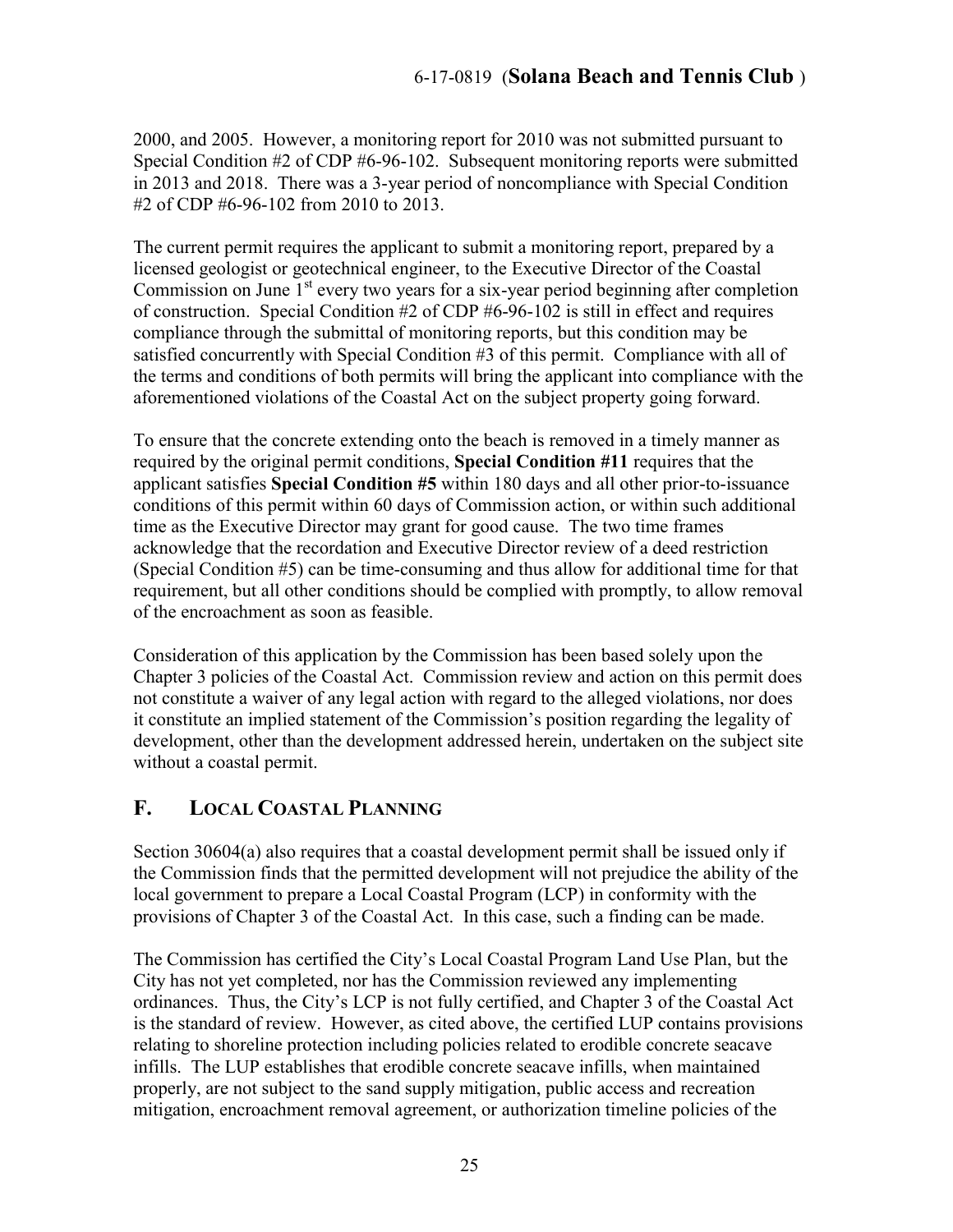LUP. The project site is designated for Open Space Recreation in the City of Solana Beach LUP. The project, as conditioned, supports recreation as it prevents impacts to the beach.

As conditioned, the subject development is consistent with the land use designation and the shoreline protection policies of the LUP. Based on the above findings, the proposed development is consistent with the Chapter 3 policies of the Coastal Act. Therefore, the Commission finds the proposed development, as conditioned, is consistent with the Chapter 3 policies of the Coastal Act, and will not prejudice the ability of the City of Solana Beach to complete a certifiable local coastal program.

### <span id="page-25-0"></span>**G. CONSISTENCY WITH CALIFORNIA ENVIRONMENTAL QUALITY ACT (CEQA).**

Section 13096 of the Commission's Code of Regulations requires Commission approval of Coastal Development Permits to be supported by a finding showing the permit, as conditioned, to be consistent with any applicable requirements of the California Environmental Quality Act (CEQA). Section 21080.5(d)(2)(A) of CEQA prohibits a proposed development from being approved if there are feasible alternatives or feasible mitigation measures available which would substantially lessen any significant adverse effect which the activity may have on the environment. The City Council of the City of Solana Beach found that the proposed development was exempt from CEQA pursuant to State CEQA guidelines sections 15301(d) (Existing Facilities) and 15304(c) (Minor Alterations to Land).

As conditioned, there are no additional feasible alternatives or feasible mitigation measures available which would substantially lessen any significant adverse environmental effects which approval of the proposed project, as conditioned, would have on the environment within the meaning of CEQA. Thus, if so conditioned, the proposed project will not result in any significant environmental effects for which feasible mitigation measures have not been employed consistent with CEQA Section  $21080.5(d)(2)(A)$ .

(G:\Reports\2017\6-17-0819 Solana Beach and Tennis Club sft rpt.docx)